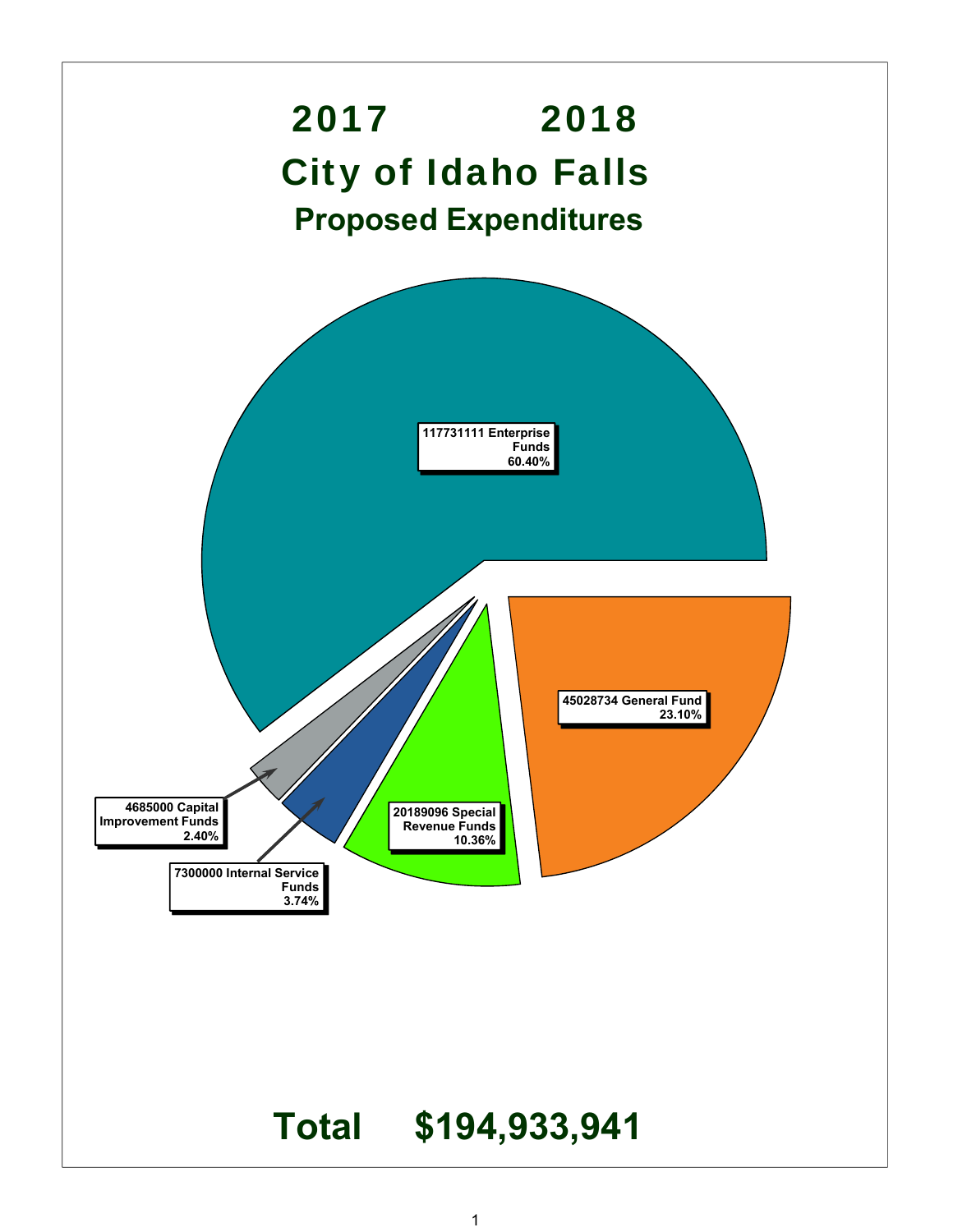# 2017-2018 City of Idaho Falls Proposed Expenditures by Fund

| Fund Type                              | <b>Total Proposed Budget</b> |  |
|----------------------------------------|------------------------------|--|
| <b>Total Enterprise Funds</b>          | \$<br>117,731,111            |  |
| <b>Total General Fund</b>              | \$45,028,734                 |  |
| <b>Total Special Revenue Funds</b>     | \$20,189,096                 |  |
| <b>Total Contingency Fund</b>          | \$7,300,000                  |  |
| <b>Total Capital Improvement Funds</b> | 4,685,000<br>S.              |  |
| Total                                  | \$194,933,941                |  |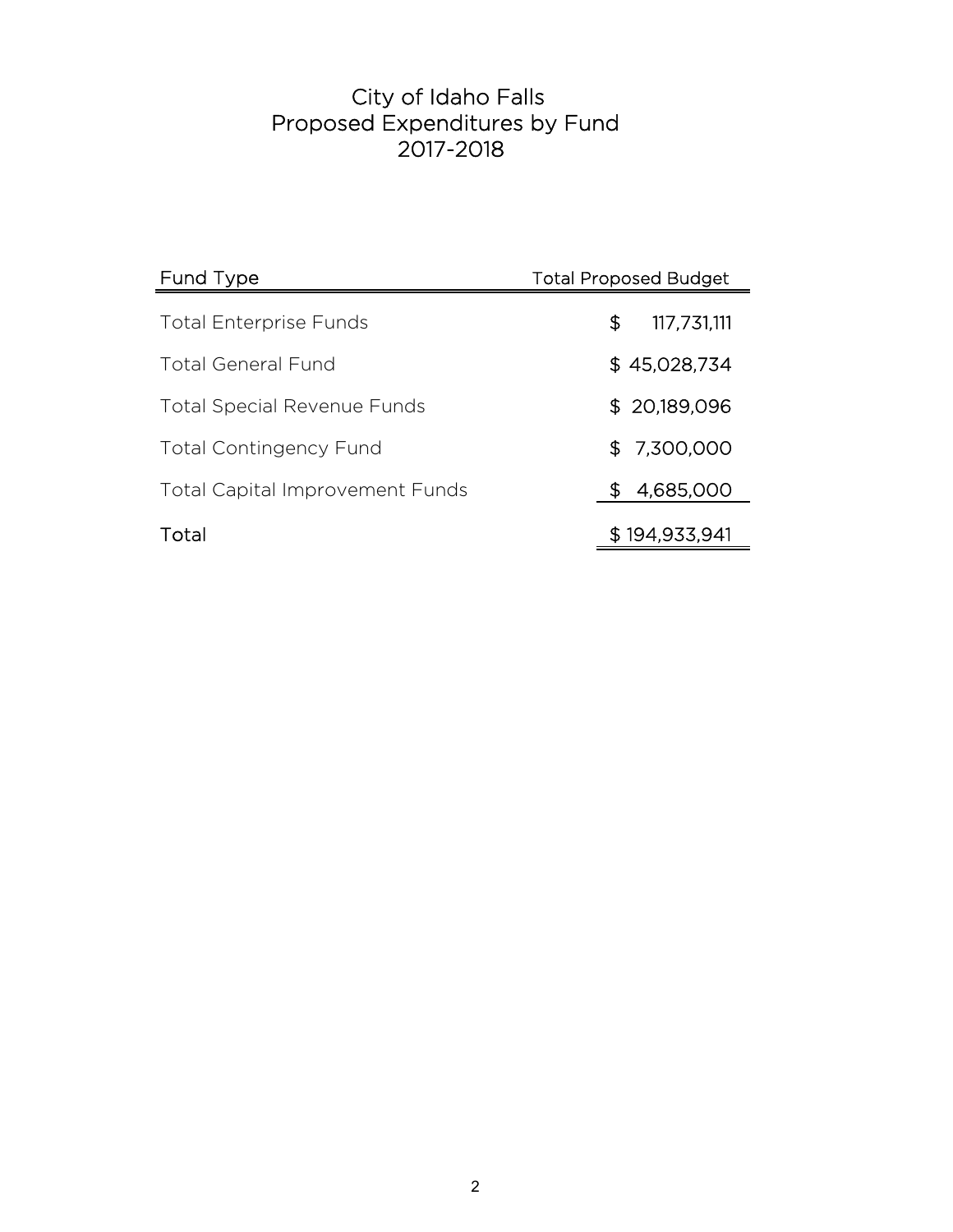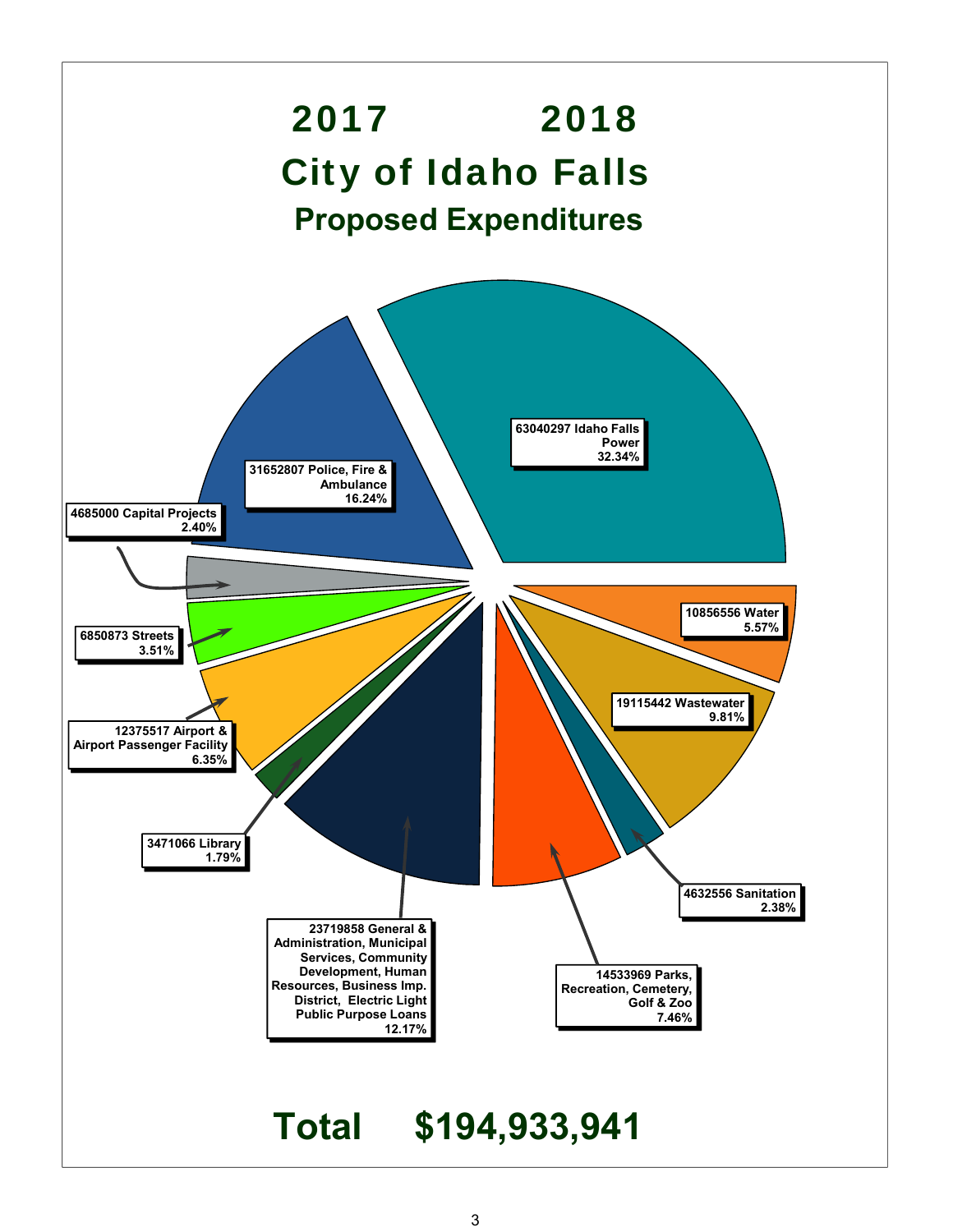## City of Idaho Falls All City Expenditures 2017-2018

|                                      | 2016-2017     | 2017-2018     |               |
|--------------------------------------|---------------|---------------|---------------|
|                                      | Adopted       | Proposed      | Increase      |
| Fund                                 | <b>Budget</b> | <b>Budget</b> | (Decrease)    |
| Airport                              | \$9,276,020   | \$12,375,517  | \$3,099,497   |
| Ambulance                            | 6,934,580     | 7,710,743     | 776,163       |
| Bridge & Arterial                    | 220,000       | 325,000       | 105,000       |
| <b>Business Improvement District</b> | 50,000        | 60,000        | 10,000        |
| Contingency                          |               | 5,000,000     | 5,000,000     |
| Fire Capital Improvement             | 4,783,206     |               | (4,783,206)   |
| General                              | 45,782,512    | 45,028,734    | (753, 778)    |
| Golf                                 | 2,588,895     | 2,558,169     | (30, 726)     |
| Idaho Falls Power                    | 56,562,189    | 63,040,297    | 6,478,108     |
| IFP Public Purpose                   | 1,246,217     | 1,010,000     | (236, 217)    |
| Library                              | 3,382,620     | 3,471,066     | 88,446        |
| Municipal Capital Improvement        | 500,000       | 750,000       | 250,000       |
| Municipal Equipment Replacement      | 2,012,000     | 4,292,000     | 2,280,000     |
| Parks Capital Improvement            | 159,500       | 300,000       | 140,500       |
| Recreation                           | 1,972,028     | 1,946,988     | (25,040)      |
| Sanitary Sewer                       | 650,000       | 650,000       |               |
| Sanitation                           | 4,944,400     | 4,632,556     | (311, 844)    |
| Self-Insurance                       | 2,300,000     | 2,300,000     |               |
| Street                               | 9,114,300     | 6,850,873     | (2,263,427)   |
| <b>Street Capital Improvement</b>    | 6,300,000     | 1,000,000     | (5,300,000)   |
| Surface Drainage                     | 60,000        | 60,000        |               |
| Traffic Light Capital Improvement    | 925,000       | 500,000       | (425,000)     |
| Wastewater                           | 23,839,200    | 19,115,442    | (4, 723, 758) |
| Water                                | 10,391,800    | 10,856,556    | 464,756       |
| Water Capital Improvement            | 1,200,000     | 1,100,000     | (100,000)     |
| Total                                | \$195,194,467 | \$194,933,941 | (260,526)     |
|                                      |               |               |               |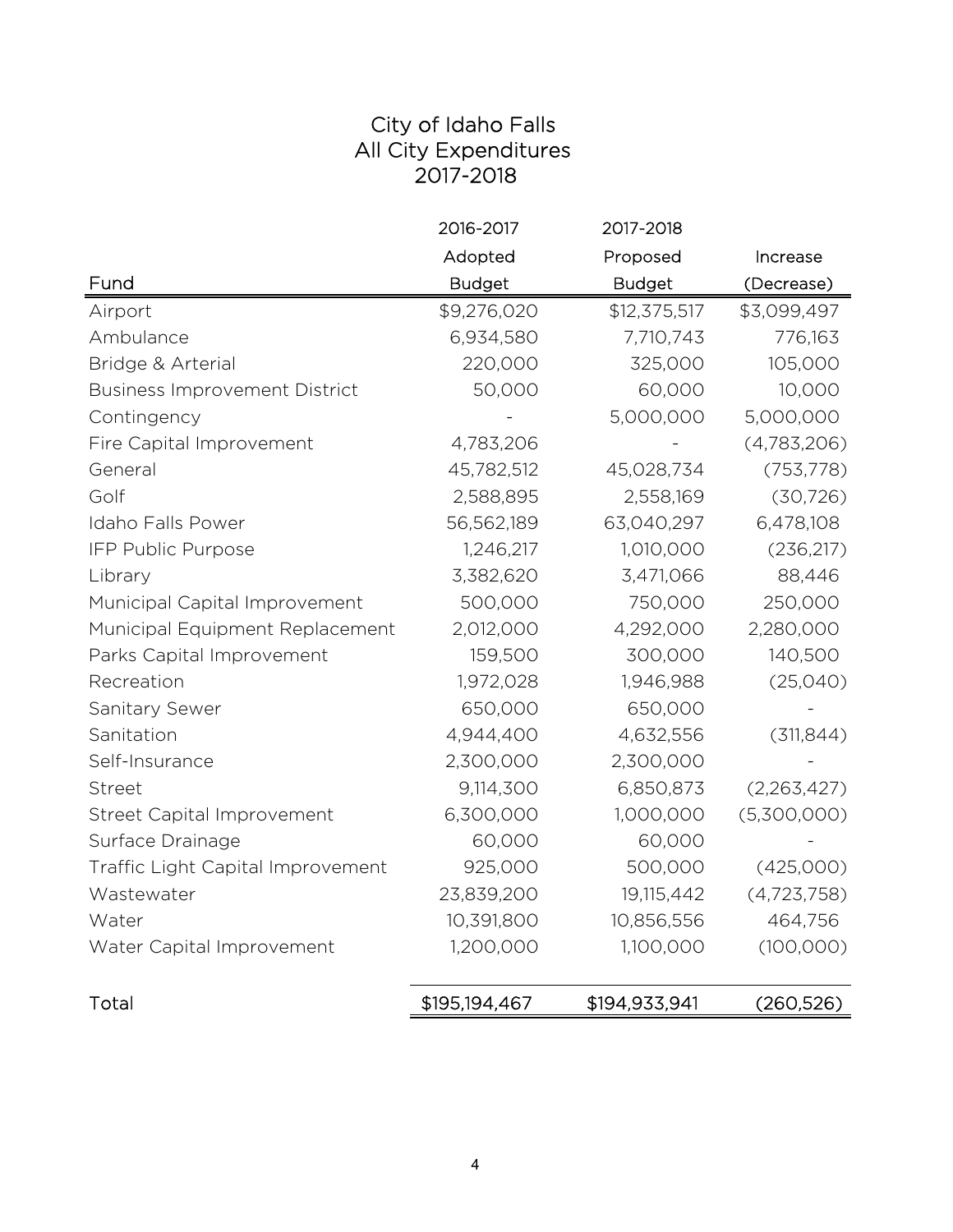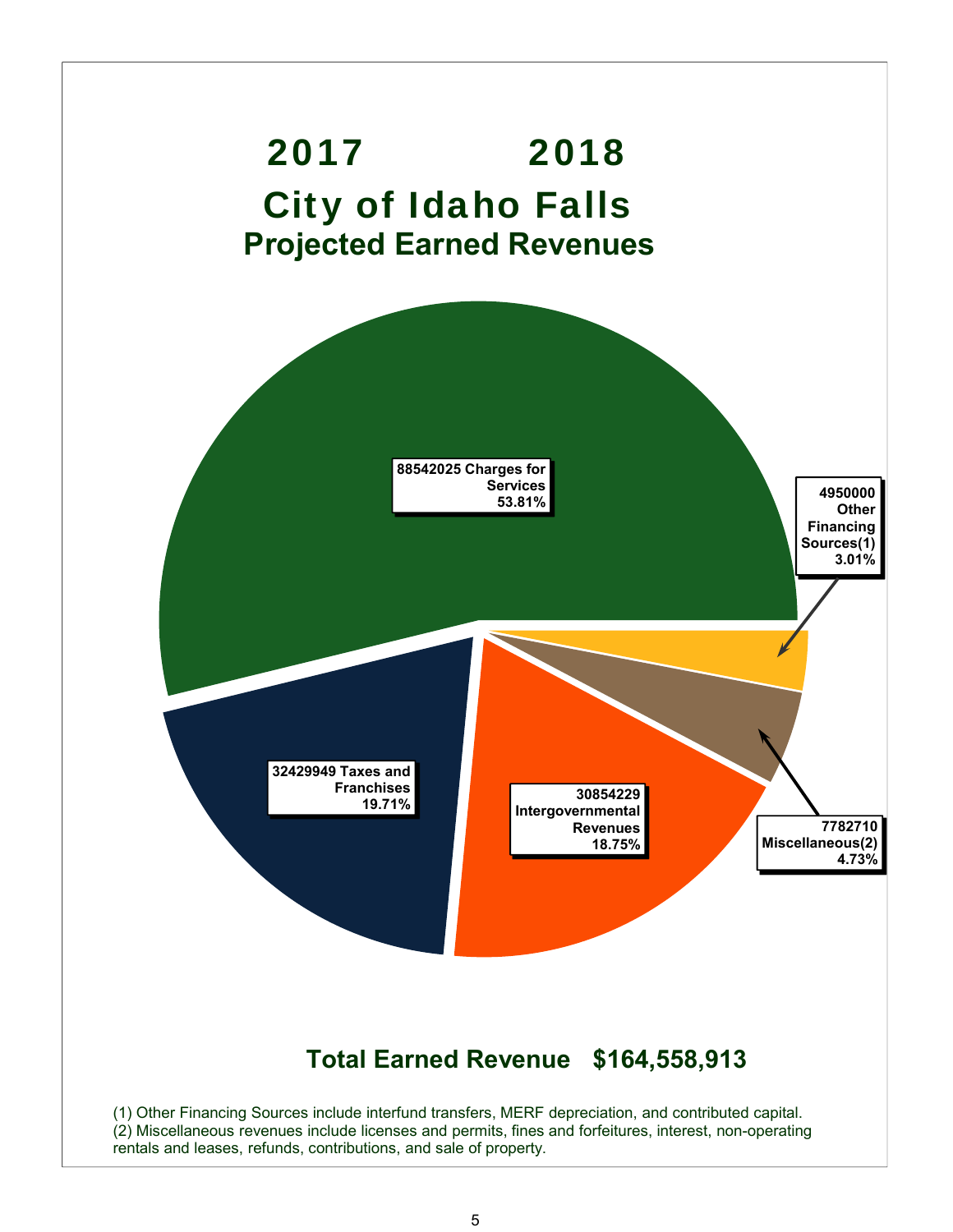# City of Idaho Falls Projected Earned Revenues and Other Resources 2017-2018

| Revenue Type                                     | <b>Total Projected Revenues</b> |
|--------------------------------------------------|---------------------------------|
| <b>Charges for Services</b>                      | \$88,542,025                    |
| <b>Taxes and Franchises</b>                      | \$32,429,949                    |
| Intergovernmental                                | \$30,854,229                    |
| Miscellaneous                                    | \$7,782,710                     |
| Other financing sources                          | \$4,950,000                     |
|                                                  |                                 |
| <b>Total Earned Revenues</b>                     | \$164,558,913                   |
| <b>Fund Balance Carryovers</b>                   | \$30,375,028                    |
|                                                  |                                 |
| <b>Total Earned Revenues and Other Resources</b> | \$194,933,941                   |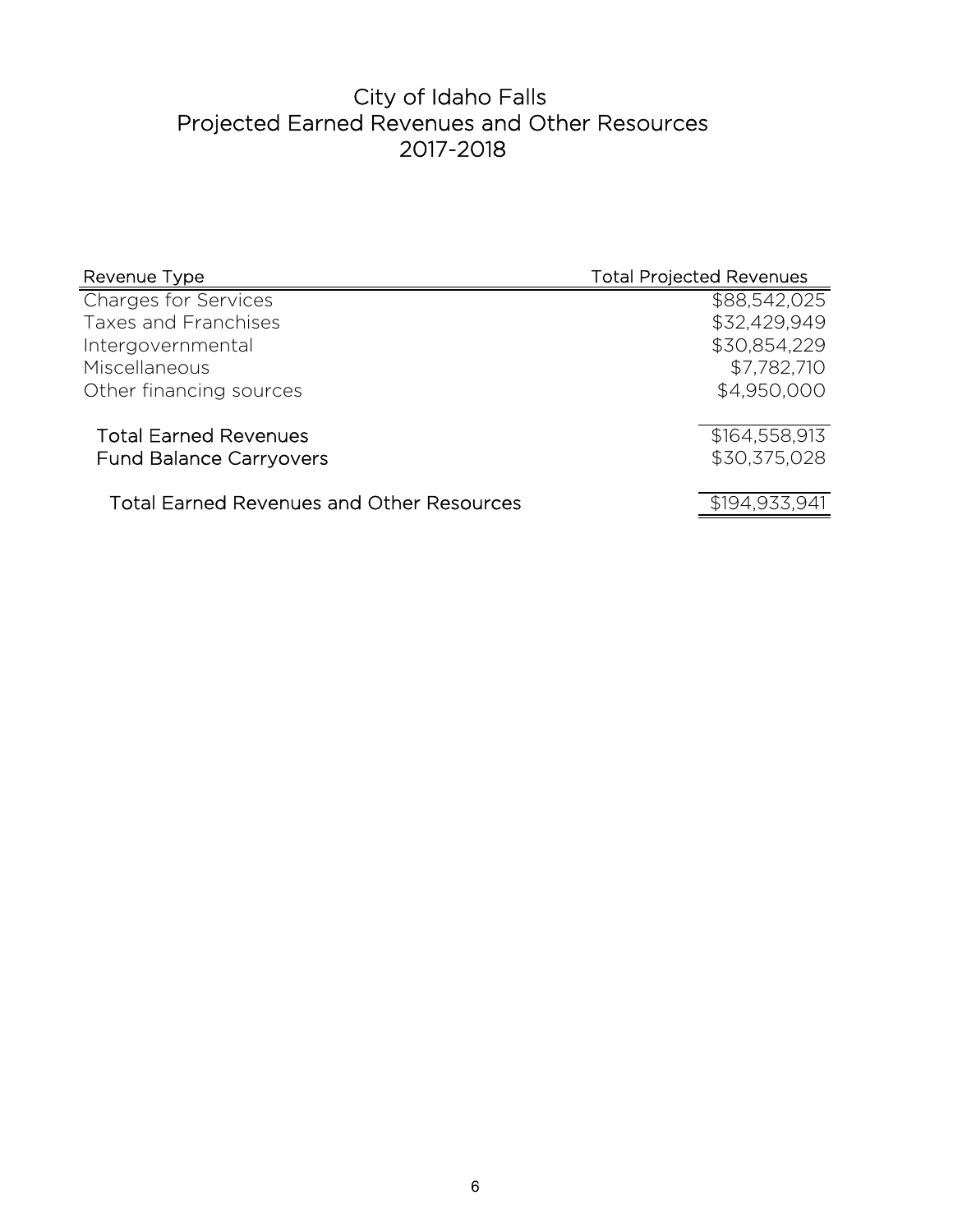

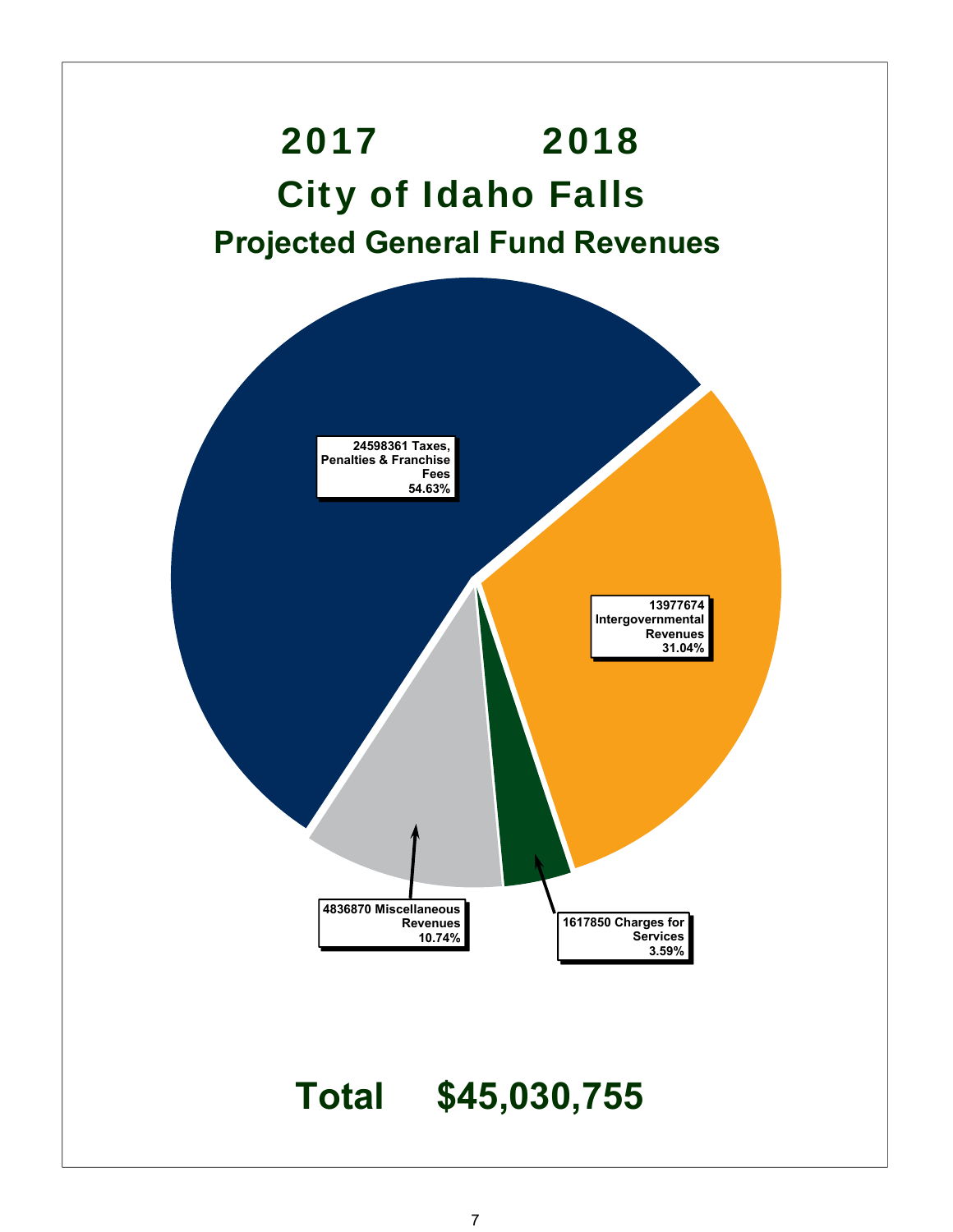# City of Idaho Falls Projected General Fund Revenues 2017-2018

| Fund Type                         | <b>Total Projected Revenues</b> |
|-----------------------------------|---------------------------------|
| Taxes, Penalties & Franchise Fees | \$24,598,361                    |
| Intergovernmental Revenues        | \$13,977,674                    |
| Grants, Contributions, Donations  | \$2,441,000                     |
| <b>Charges for Services</b>       | \$1,617,850                     |
| Miscellaneous & Revenues          | \$1,284,246                     |
| Licenses & Permits                | \$809,125                       |
| Fines & Forfeitures               | \$302,499                       |
|                                   |                                 |
| Total                             | \$45,030,755                    |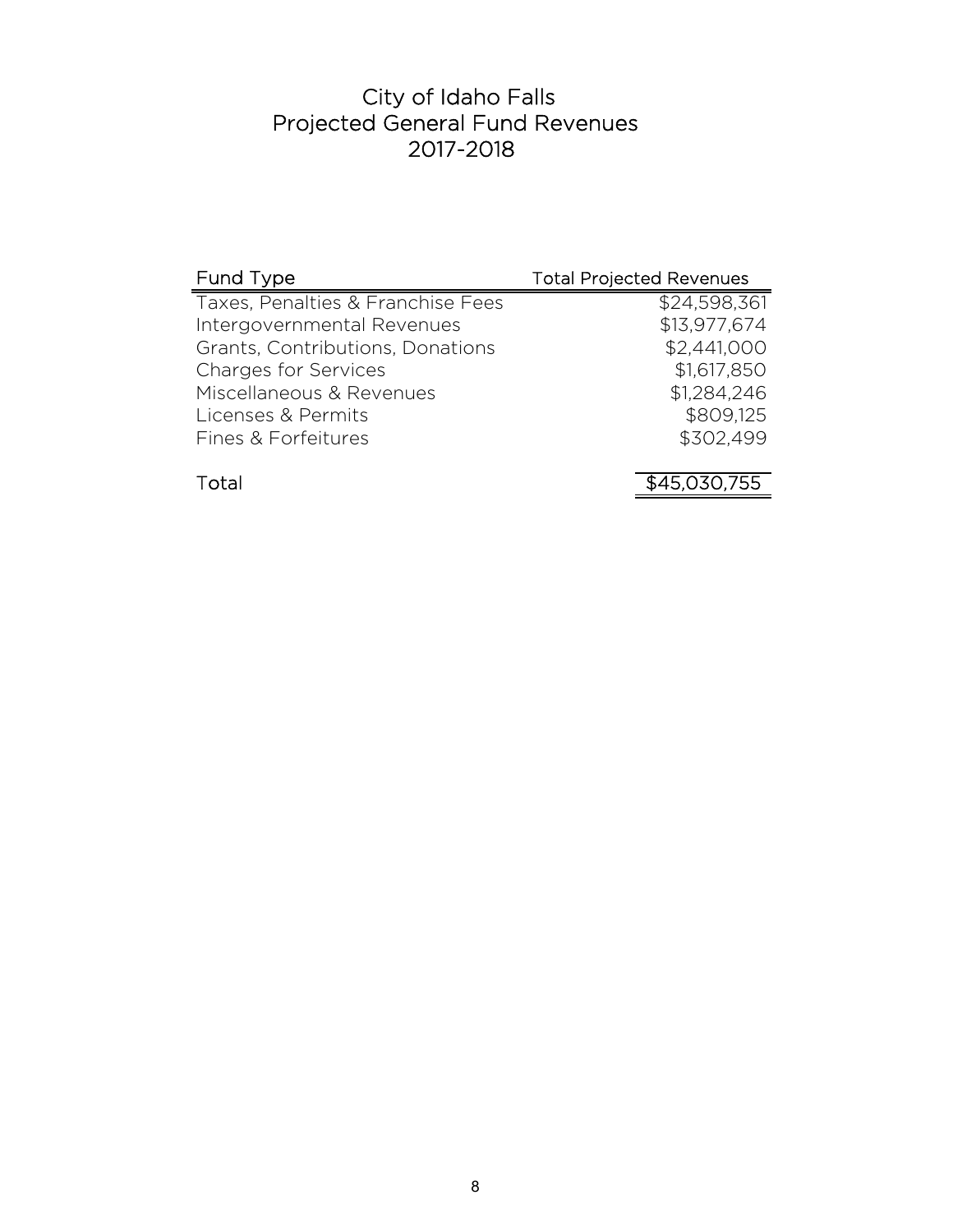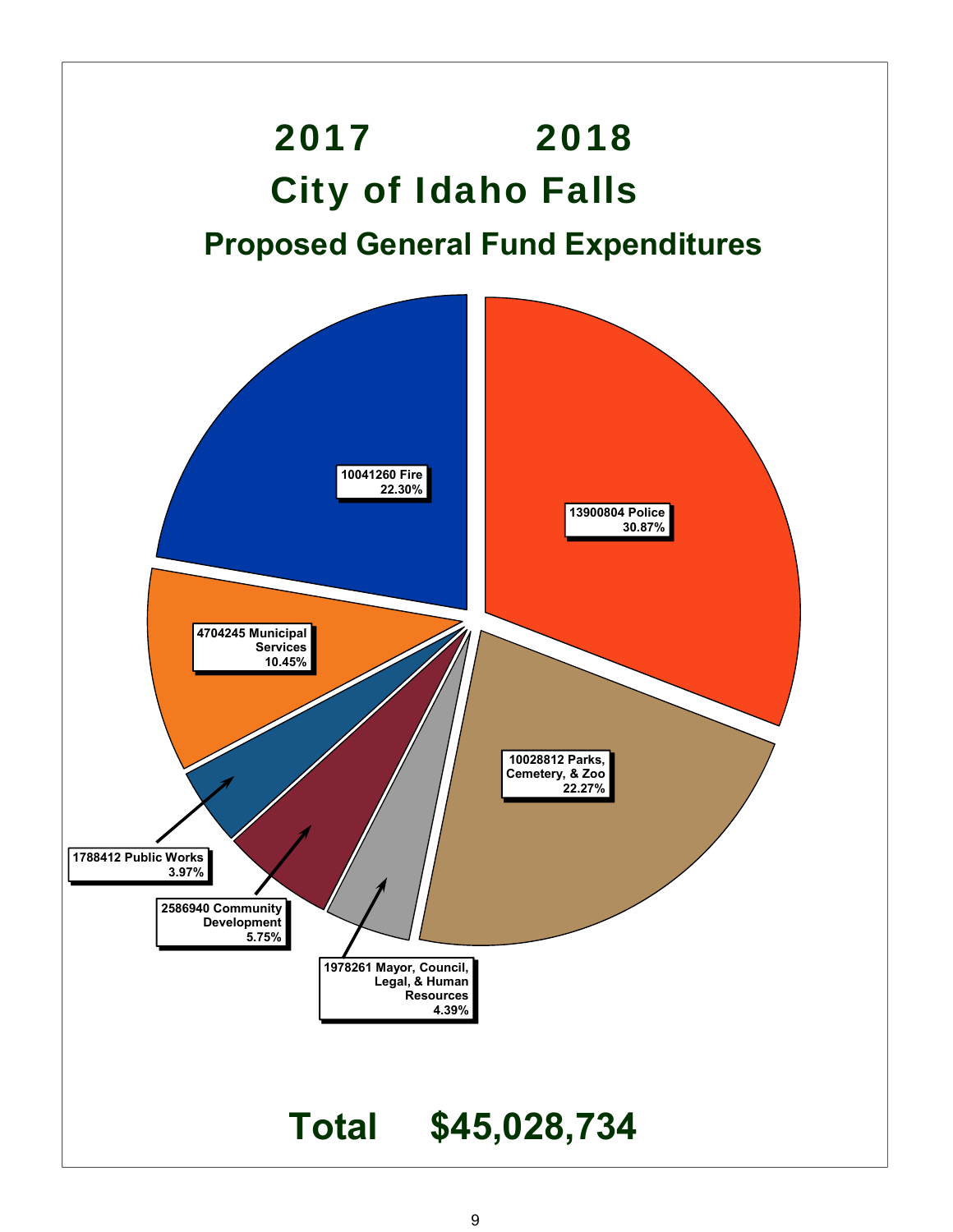# City of Idaho Falls Proposed General Fund Expenditures 2017-2018

| Department                               | <b>Total Proposed Expenditures</b> |
|------------------------------------------|------------------------------------|
| Police                                   | \$13,900,804                       |
| Fire                                     | \$10,041,260                       |
| Parks & Recreation                       | \$10,028,812                       |
| <b>Municipal Services</b>                | \$4,704,246                        |
| Community Development                    | \$2,586,940                        |
| Mayor, Council, Legal, & Human Resources | \$1,978,261                        |
| Public Works                             | \$1,788,411                        |
|                                          |                                    |

Total 345,028,734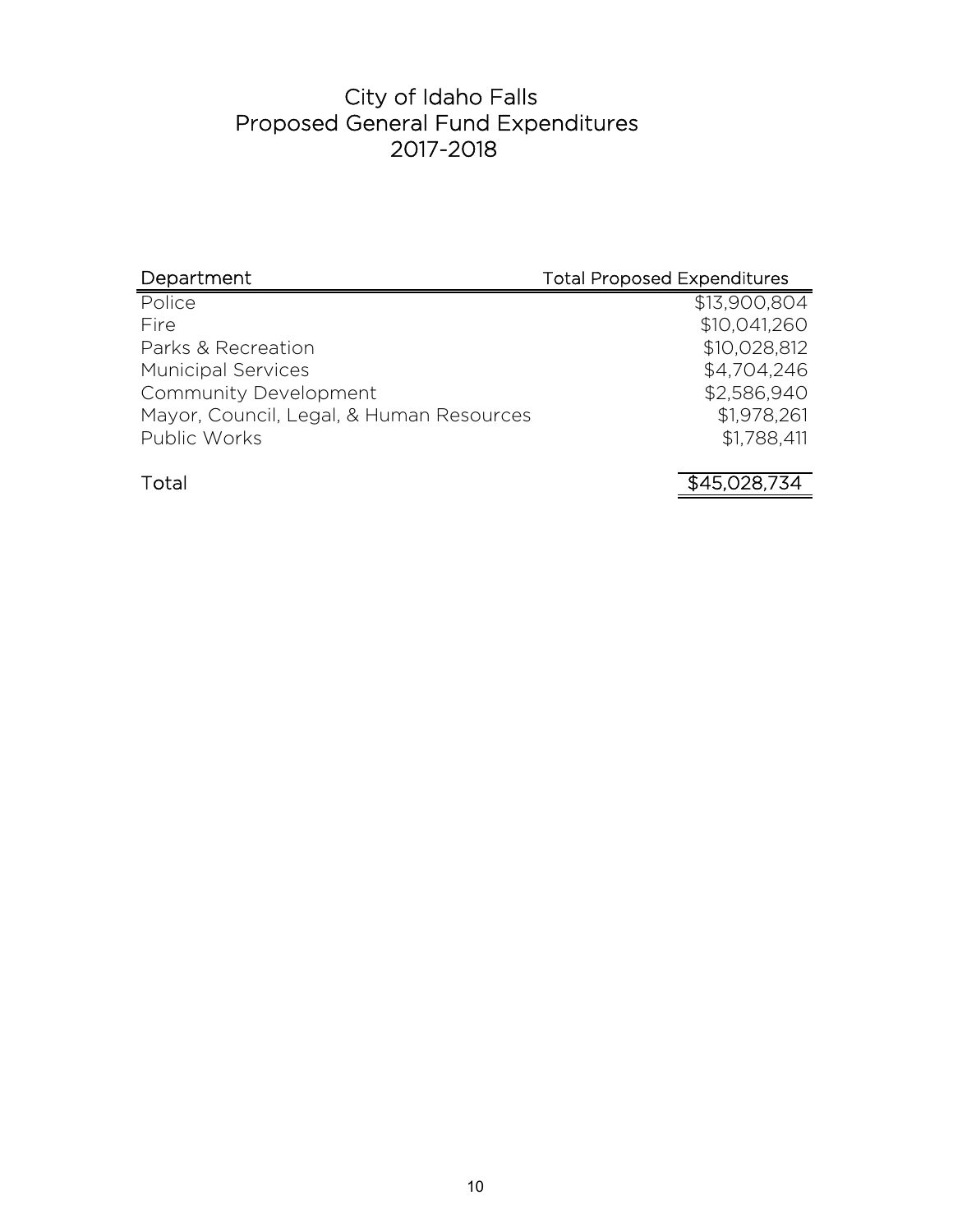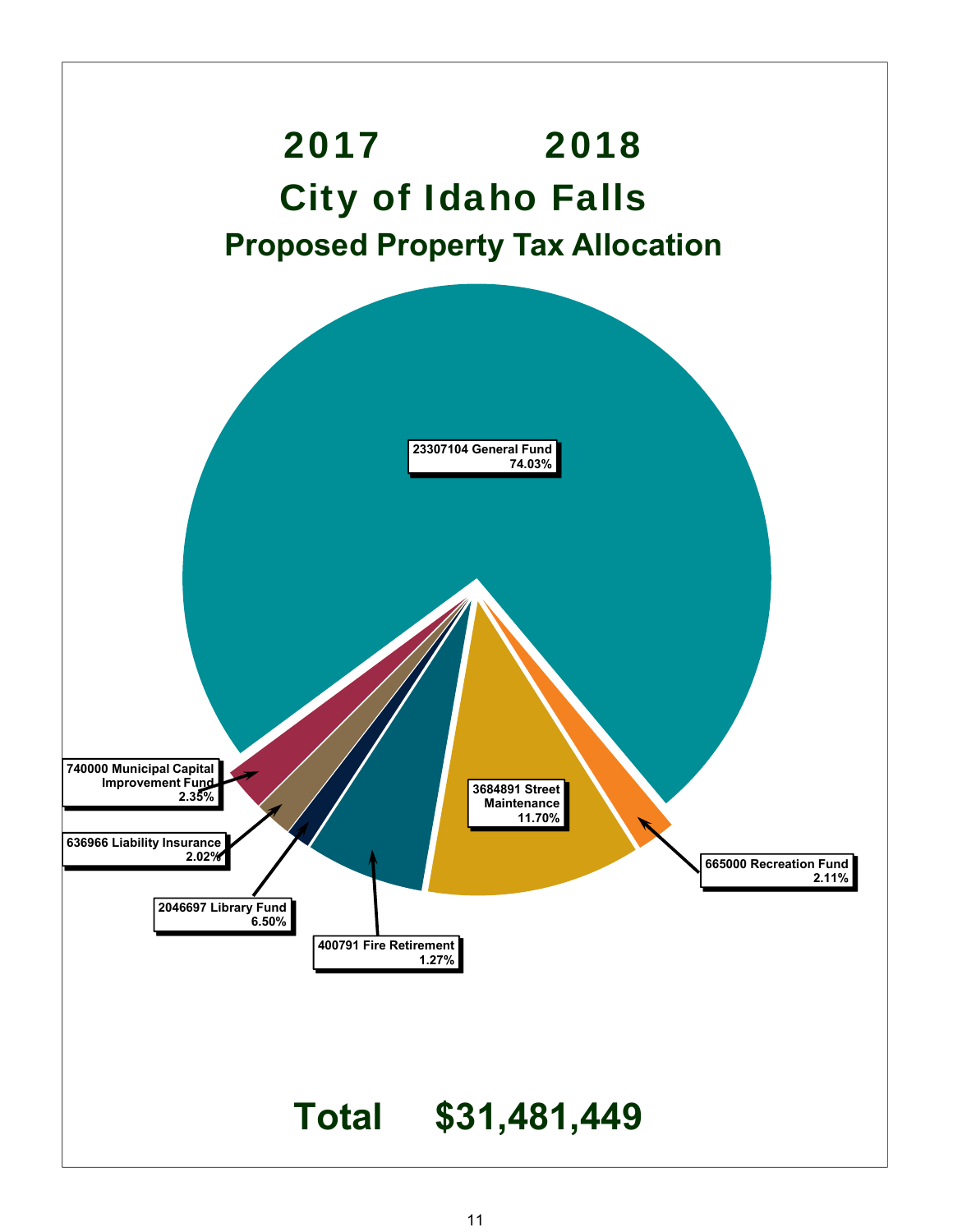## City of Idaho Falls Proposed Property Tax Allocation 2017-2018

| Fund Type                          | <b>Total Proposed Allocation</b> |
|------------------------------------|----------------------------------|
| General Fund                       | \$22,905,604                     |
| <b>Street Maintenance</b>          | \$3,684,891                      |
| Library Fund                       | \$2,046,697                      |
| Municipal Capital Improvement Fund | \$740,000                        |
| <b>Recreation Fund</b>             | \$665,000                        |
| Liability Insurance                | \$636,966                        |
| Fire Station Repayment             | \$401,500                        |
| Fire Retirement                    | \$400,791                        |
|                                    |                                  |
| Total                              | \$31,481,449                     |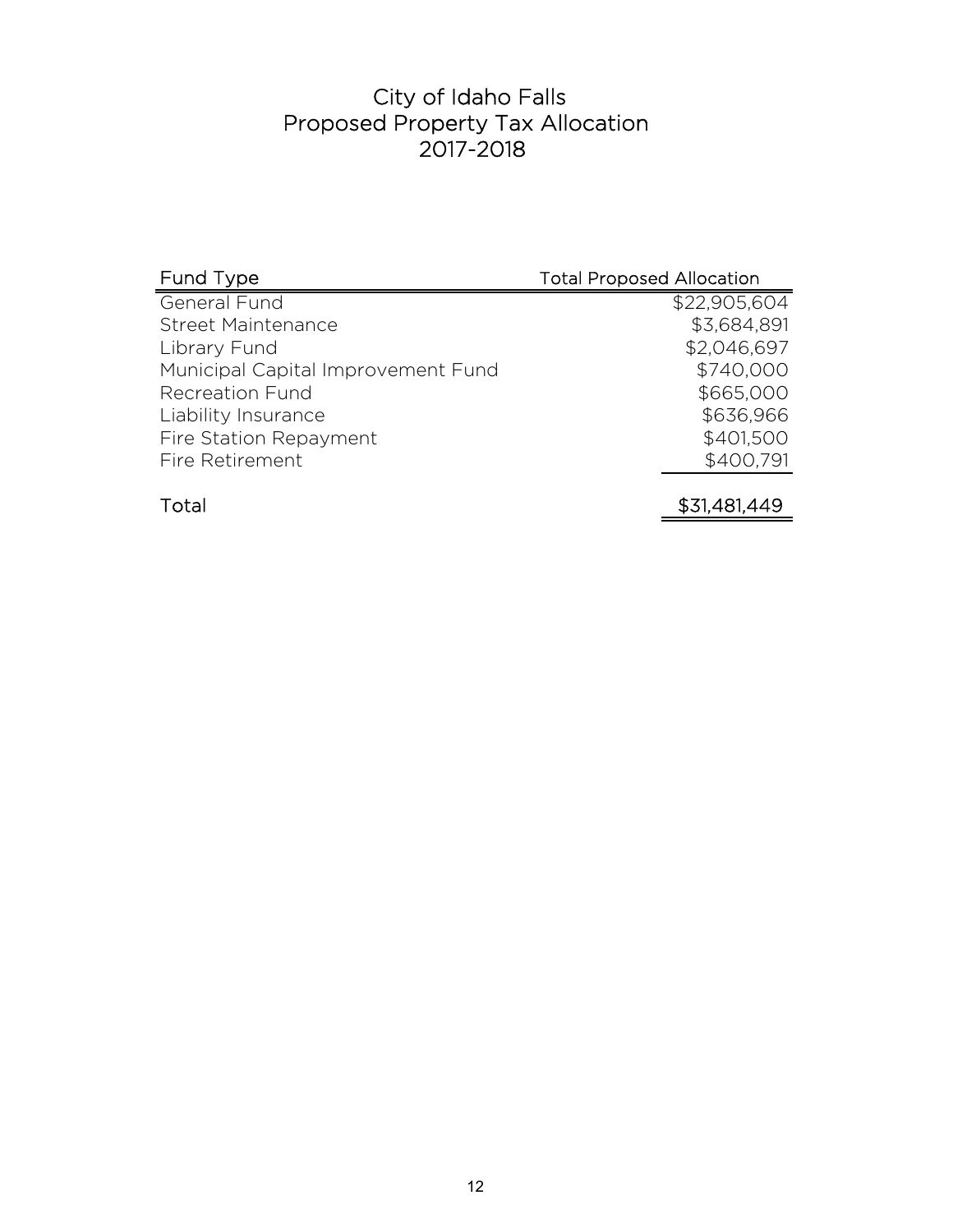#### NOTICE OF PUBLIC HEARING PROPOSED BUDGET FOR FISCAL YEAR 2017-2018 CITY OF IDAHO FALLS, IDAHO

A public hearing pursuant to Idaho Code section 50-1002, will be held for consideration of the proposed budget for the fiscal year from October 1, 2017 to September 30, 2018. The hearing will be held at the City of Idaho Falls Council Chambers, in the City Annex Building, located at 680 Park Avenue, Idaho Falls, Idaho at 7:30 p.m. on Thursday, August 17, 2017. All interested persons are invited to appear and provide comments regarding the proposed budget. Copies of the proposed budget are available at the Idaho Falls City Controller's Office during regular office hours (8:00 a.m. to 5:00 p.m., weekdays). City Hall is accessible to persons with disabilities. Anyone desiring accommodations for disabilities in order to allow access to the budget documents or to the hearing should contact the City Controller's Office at 612-8230 at least 48 hours prior to the public hearing. The proposed FY 2018 budget is shown below as FY 2018 proposed expenditures and projected revenues.

|                                           | <b>PROPOSED EXPENDITURES</b> |                         |                   |  |
|-------------------------------------------|------------------------------|-------------------------|-------------------|--|
|                                           | FY 2016                      | FY 2017                 | FY 2018           |  |
|                                           | Actual                       | <b>Budget</b>           | Proposed          |  |
|                                           | Expenditures                 | Expenditures            | Expenditures      |  |
| General Fund                              |                              |                         |                   |  |
| Mayor and Council                         | \$<br>250,621                | \$<br>5,420,937         | \$<br>641,686     |  |
| Legal                                     | 418,567                      | 871,662                 | 924,555           |  |
| <b>Municipal Services</b>                 | 4,611,695                    | 4,327,568               | 4,704,245         |  |
| Community Development                     | 2,079,395                    | 2,559,135               | 2,586,940         |  |
| Human Resources                           | 165,681                      | 397,865                 | 412,020           |  |
| Police                                    | 13,079,084                   | 13,863,879              | 13,900,804        |  |
| Fire                                      | 10,051,958                   | 9,877,623               | 10,041,260        |  |
| Parks                                     | 8,342,077                    | 8,758,968               | 10,028,812        |  |
| Public works                              | 1,650,300                    | 2,048,248               | 1,788,412         |  |
| General Fund Total                        | 40,649,378                   | 48,125,885              | 45,028,734        |  |
| Special Revenue Funds                     |                              |                         |                   |  |
| Street Fund                               | 5,007,299                    | 6,956,402               | 6,850,873         |  |
| <b>Recreation Fund</b>                    | 1,848,022                    | 1,982,292               | 1,946,988         |  |
| Library Fund                              | 2,685,058                    | 3,403,885               | 3,471,066         |  |
| Airport Passenger Facility Charge Fund    | 563,606                      |                         |                   |  |
| Municipal Equipment Replacement Fund      | 2,174,927                    | 2,393,296               | 4,292,000         |  |
| Electric Light Public Purpose Fund        | 1,126,365                    | 1,246,217               | 1,010,000         |  |
| <b>Business Improvement District Fund</b> | 62,500                       | 50,000                  | 60,000            |  |
| Golf Fund                                 | 2,536,375                    | 2,622,313               | 2,558,169         |  |
| Special Revenue Funds Total               | 16,004,151                   | 18,654,405              | 20,189,096        |  |
| <b>Internal Service Fund</b>              |                              |                         |                   |  |
| Self-Insurance Fund                       | 874,188                      | 2,300,000               | 2,300,000         |  |
| Contingency Fund                          |                              |                         | 5,000,000         |  |
| Capital Projects Funds                    |                              |                         |                   |  |
| Sanitary Sewer Capital Improvement Fur    |                              | 650,000                 | 650,000           |  |
| Municipal Capital Improvement Fund        | 427,287                      | 647,977                 | 750,000           |  |
| Street Capital Improvement Fund           | 282,545                      | 4,500,000               | 1,000,000         |  |
| Bridge and Arterial Street Fund           |                              | 220,000                 | 325,000           |  |
| Water Capital Improvement Fund            |                              | 1,200,000               | 1,100,000         |  |
| Surface Drainage Fund                     |                              | 60,000                  | 60,000            |  |
| Traffic Light Capital Improvement Fund    | 394,258                      | 925,000                 | 500,000           |  |
|                                           |                              | 159,500                 | 300,000           |  |
| Parks Capital Improvement Fund            | 16,529                       |                         |                   |  |
| Fire Capital Improvement Fund             | 1,674,580<br>2,795,199       | 4,783,206<br>13,145,683 | 4,685,000         |  |
| Capital Projects Funds Total              |                              |                         |                   |  |
| <b>Enterprise Funds</b>                   |                              |                         |                   |  |
| Airport Fund                              | 5,365,697                    | 9,330,188               | 12,375,517        |  |
| Water and Wastewater Fund                 | 16,536,918                   | 34,900,077              | 29,971,998        |  |
| Sanitation Fund                           | 4,070,323                    | 4,949,830               | 4,632,556         |  |
| Ambulance Fund                            | 6,967,715                    | 7,000,906               | 7,710,743         |  |
| Idaho Falls Power                         | 59,856,689                   | 56,787,493              | 63,040,297        |  |
| Enterprise Funds Total                    | 92,797,341                   | 112,968,494             | 117,731,111       |  |
| Total Expenditures - All Funds            | 153,120,257<br>\$            | \$<br>195,194,467       | \$<br>194,933,941 |  |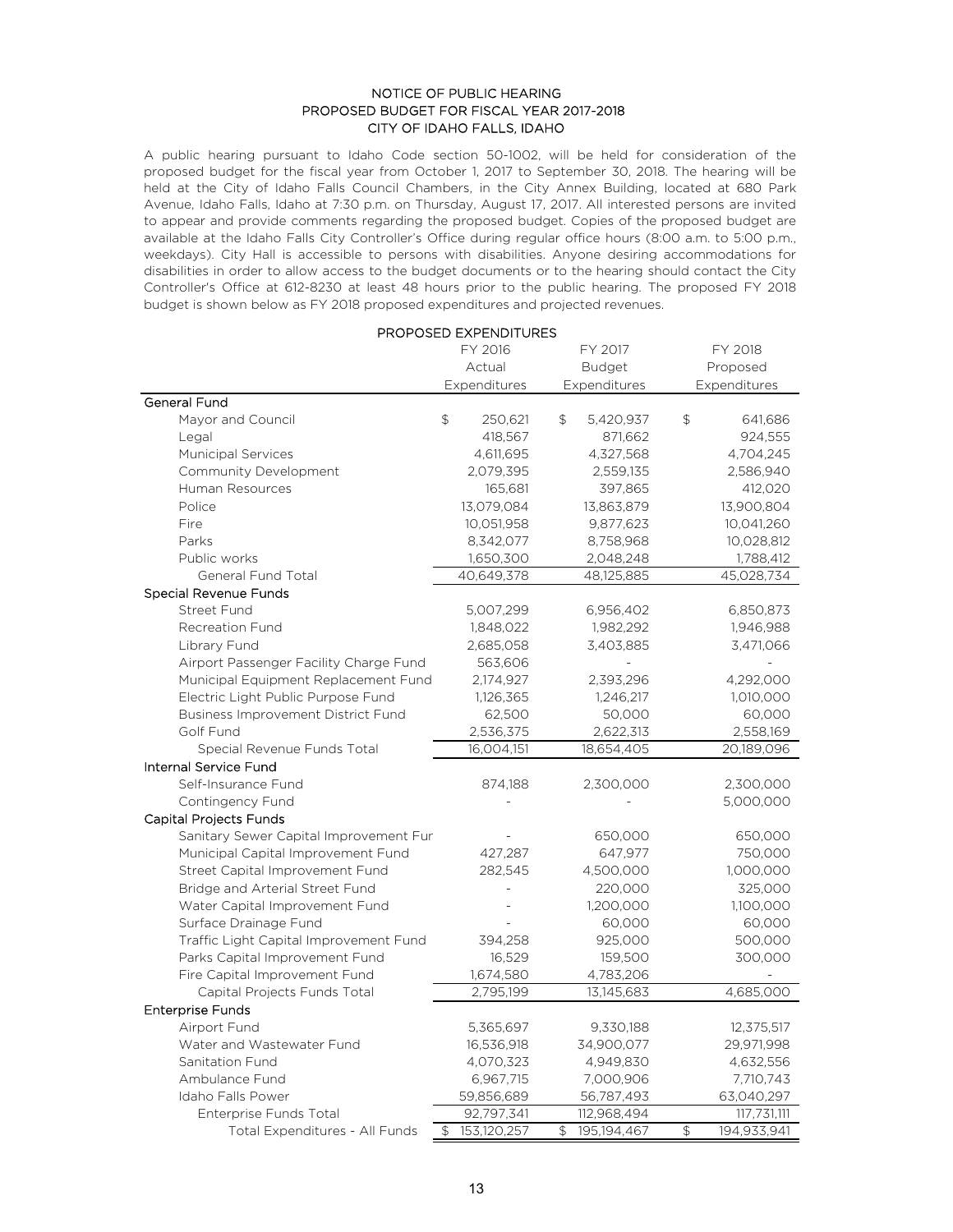| PROJECTED REVENUES                        |                    |                              |                               |  |
|-------------------------------------------|--------------------|------------------------------|-------------------------------|--|
|                                           | FY 2016<br>FY 2017 |                              | FY 2018                       |  |
|                                           | Actual             | <b>Budget</b>                | Projected                     |  |
|                                           | Revenues           | Revenues                     | Revenues                      |  |
| Property Tax Levy                         |                    |                              |                               |  |
| General Fund                              | 24,293,833<br>\$   | \$<br>22,258,132             | $\updownarrow$<br>23,307,104  |  |
| <b>Streets Fund</b>                       |                    | 3,674,991                    | 3,684,891                     |  |
| <b>Recreation Fund</b>                    | 515,380            | 515,048                      | 665,000                       |  |
| Library Fund                              | 1,847,887          | 1,846,697                    | 2,046,697                     |  |
| Municipal Capital Improvement Fund        | 740,560            | 740,000                      | 740,000                       |  |
| Fire Retirement                           | 361,250            | 400,791                      | 400,791                       |  |
| Liability Insurance                       | 624,477            | 636,966                      | 636,966                       |  |
| Property Tax Levy Total                   | 28,383,387         | 30,072,625                   | 31,481,449                    |  |
| Revenue Sources Other Than Property Tax   |                    |                              |                               |  |
| General Fund                              | 14,319,059         | 18,016,783                   | 20,685,894                    |  |
| <b>Street Fund</b>                        | 5,007,564          | 5,418,307                    | 3,287,009                     |  |
| <b>Recreation Fund</b>                    | 1,176,973          | 1,184,340                    | 1,287,565                     |  |
| Library Fund                              | 1,111,189          | 1,435,923                    | 1,223,715                     |  |
| Passenger Facility Fund                   | 563,606            |                              |                               |  |
| Municipal Equipment Replacement Fund      | 2,689,598          | 2,942,000                    | 3,000,000                     |  |
| Electric Light Public Purpose Fund        | 1,657,356          | 998,817                      | 1,008,000                     |  |
| <b>Business Improvement District Fund</b> | 86,141             | 50,000                       | 60,000                        |  |
| Electric Rate Stabilization Fund          | 287,321            |                              |                               |  |
| Golf Fund                                 | 2,532,527          | 2,596,827                    | 2,642,200                     |  |
| Self-Insurance Fund                       | 795,280            | 1,152,000                    | 1,155,000                     |  |
| Sanitary Sewer Capital Improvement Fund   | 304,577            | 155,500                      | 176,500                       |  |
| Municipal Capital Improvement Fund        | 1,269              |                              | 1,500                         |  |
| Street Capital Improvement Fund           | 329,649            | 3,760,000                    | 100,000                       |  |
| Bridge and Arterial Street Fund           | 206,240            | 110,000                      | 110,000                       |  |
| Water Capital Improvement Fund            | 505,515            | 271,000                      | 272,500                       |  |
| Surface Drainage Fund                     | 30,952             | 12,000                       | 12,000                        |  |
| Traffic Light Capital Improvement Fund    | 591,417            | 827,047                      | 707,500                       |  |
| Parks Capital Improvement Fund            | 159,527            | 200,000                      | 330,000                       |  |
| Fire Capital Improvement Fund             | 401,524            | 401,524                      |                               |  |
| Airport Fund                              | 4,239,611          | 7,816,487                    | 12,008,595                    |  |
| Water and Wastewater Fund                 | 18,901,148         | 18,591,000                   | 19,402,000                    |  |
| Sanitation Fund                           | 4,164,934          | 3,860,000                    | 4,177,000                     |  |
| Ambulance Fund                            | 5,699,464          | 6,701,720                    | 7,264,239                     |  |
| Idaho Falls Power                         | 49,896,752         | 48,240,715                   | 54,166,247                    |  |
| <b>Fund Transfers</b>                     | 1,000,000          |                              |                               |  |
| Fund Balance Carryover                    | 8,077,678          | 40,379,852.00                | 30,375,028                    |  |
| Other Revenue Sources Total               | 124,736,870        | 165,121,842                  | 163,452,492                   |  |
| Total Revenues - All Funds                | \$153,120,257      | $\frac{1}{2}$<br>195,194,467 | $\updownarrow$<br>194,933,941 |  |

I, Kathy Hampton, City Clerk of the City of Idaho Falls, Idaho certify that the above is a true and correct statement of the proposed expenditures by fund and the entire estimated revenues and other sources of the City of Idaho Falls, Idaho for the fiscal year 2017-2018; all of which have been tentatively approved by the City Council on July 27, 2017 and entered at length in the Journal of Proceedings.

Dated this 27th day of July, 2017.

Publish: August 6 and August 13, 2017

Kathy Hampton, City Clerk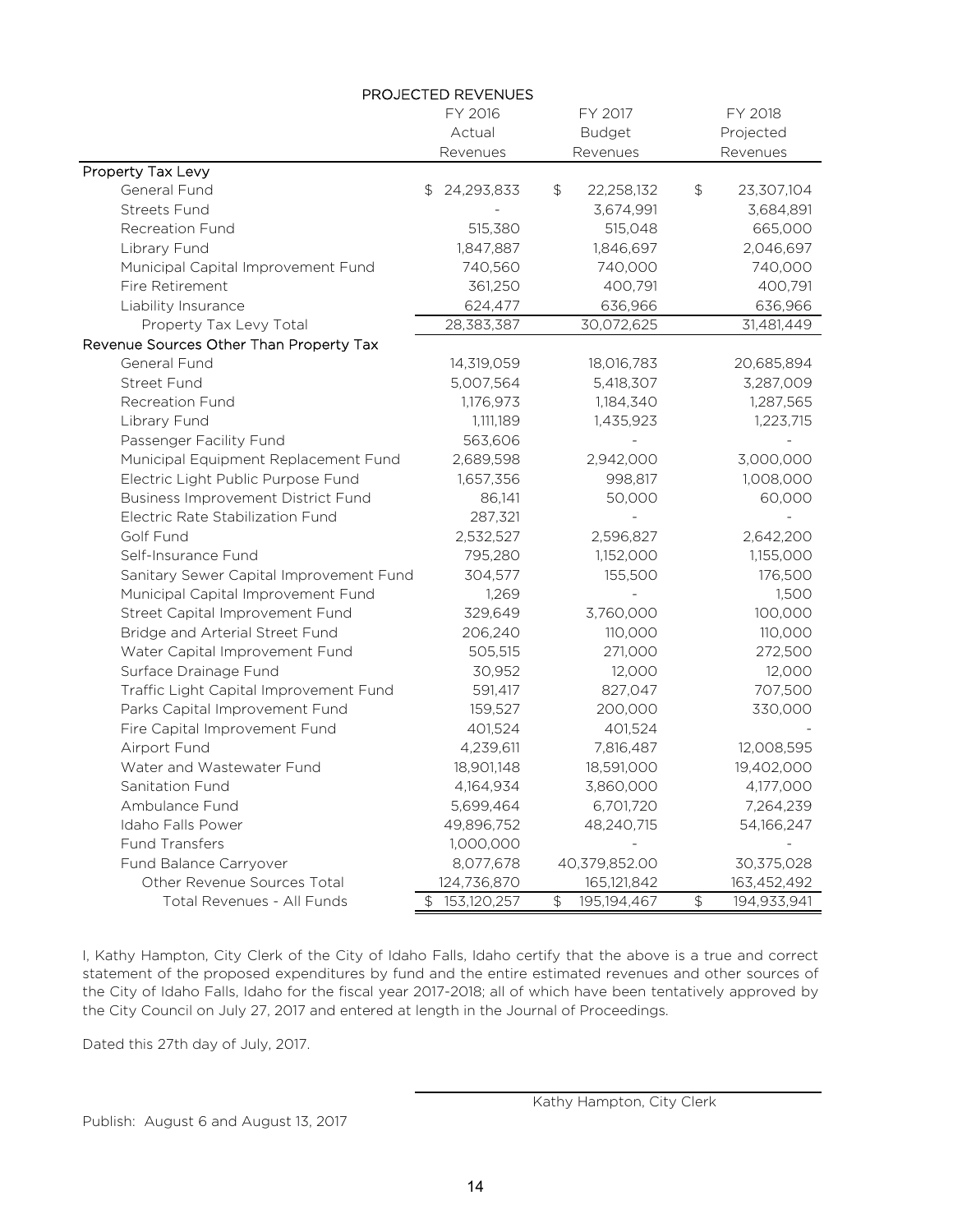# CITY OF IDAHO FALLS

NOTICE IS HEREBY GIVEN that the City of Idaho Falls proposes to impose the following new fees and fee increases greater than 5% of such fees collected. The additional fees are necessary to cover increased costs in the City of Idaho Falls.

#### AIRPORT DEPARTMENT

1. Customer Facility Charge, On-Airport Car Rental Companies | \$4 per transaction, per day

#### COMMUNITY DEVELOPMENT SERVICES DEPARTMENT

| <b>Code Enforcement Violations</b><br>a.                    |      |
|-------------------------------------------------------------|------|
| <b>First Offense</b>                                        | DO P |
| ii. Second Offense, within 1 year of a prior violation      | \$75 |
| iii.<br>Third Offense, and any subsequent offense, within 1 |      |
| year of a prior violation                                   |      |

#### FIRE DEPARTMENT

| <b>Ambulance Service:</b><br>1.                                                              |                                 |
|----------------------------------------------------------------------------------------------|---------------------------------|
| a. Advanced Life Support                                                                     |                                 |
| Non-Emergency<br>i.                                                                          | \$579.25 \$608                  |
| ii.<br>Resident                                                                              | \$718.50 \$754                  |
| iii.<br>Non-Resident                                                                         | \$919.01 \$965                  |
| <b>BLS</b> Non-Emergency<br>iv.                                                              | \$378.74 \$397                  |
| BLS Emergency - In District<br>V.                                                            | \$612.67 \$643                  |
| BLS Emergency – Out of District<br>VI.                                                       | \$807.61 \$848                  |
| vii.<br>$ALS-2$                                                                              | \$1,035.97 \$1,087              |
| viii.<br><b>Critical Care</b>                                                                | \$1,225.34 \$1,286              |
| <b>Treat and Release:</b><br>$\mathbf b$ .                                                   |                                 |
| MedicareBasic<br><del>other</del><br><del>-than-</del><br><b>Insurance</b><br>$\mathbf{1}$ . | \$150 \$195                     |
| <b>Evaluate/Treat No Transport</b>                                                           |                                 |
| <b>BLS</b> Emergency, no transport<br>ii.                                                    | \$325                           |
| iii. ALS Emergency, no transport                                                             | \$375                           |
| <b>Ambulance Waiting Time</b><br>$\mathbf{c}$ .                                              | \$140 \$150 per hour            |
| Standby<br>d.                                                                                | $$150$ per hour                 |
| d.e. Empty return leg fee                                                                    | $$140$ \$150/hr, 1 hour         |
|                                                                                              | minimum, Standard mileage       |
|                                                                                              | rate for non-patient transport. |

#### IDAHO FALLS POWER ELECTRICAL SERVICE FEES

| 1. AMI Opt Out – Monthly Charge                               | \$6.41\$6.56     |
|---------------------------------------------------------------|------------------|
| 2. Short-term suspension of Electrical Utility                |                  |
|                                                               |                  |
| (Vacant for a minimum of 3 weeks or 21 calendar days, but not |                  |
| more than 6 months or 180 calendar days.)                     |                  |
| a. Non remote suspension                                      |                  |
| <i>i.</i> Requested within 5 business days, during regular    | \$12 per request |
| business hours, $8:00$ am to $5:00$ pm                        |                  |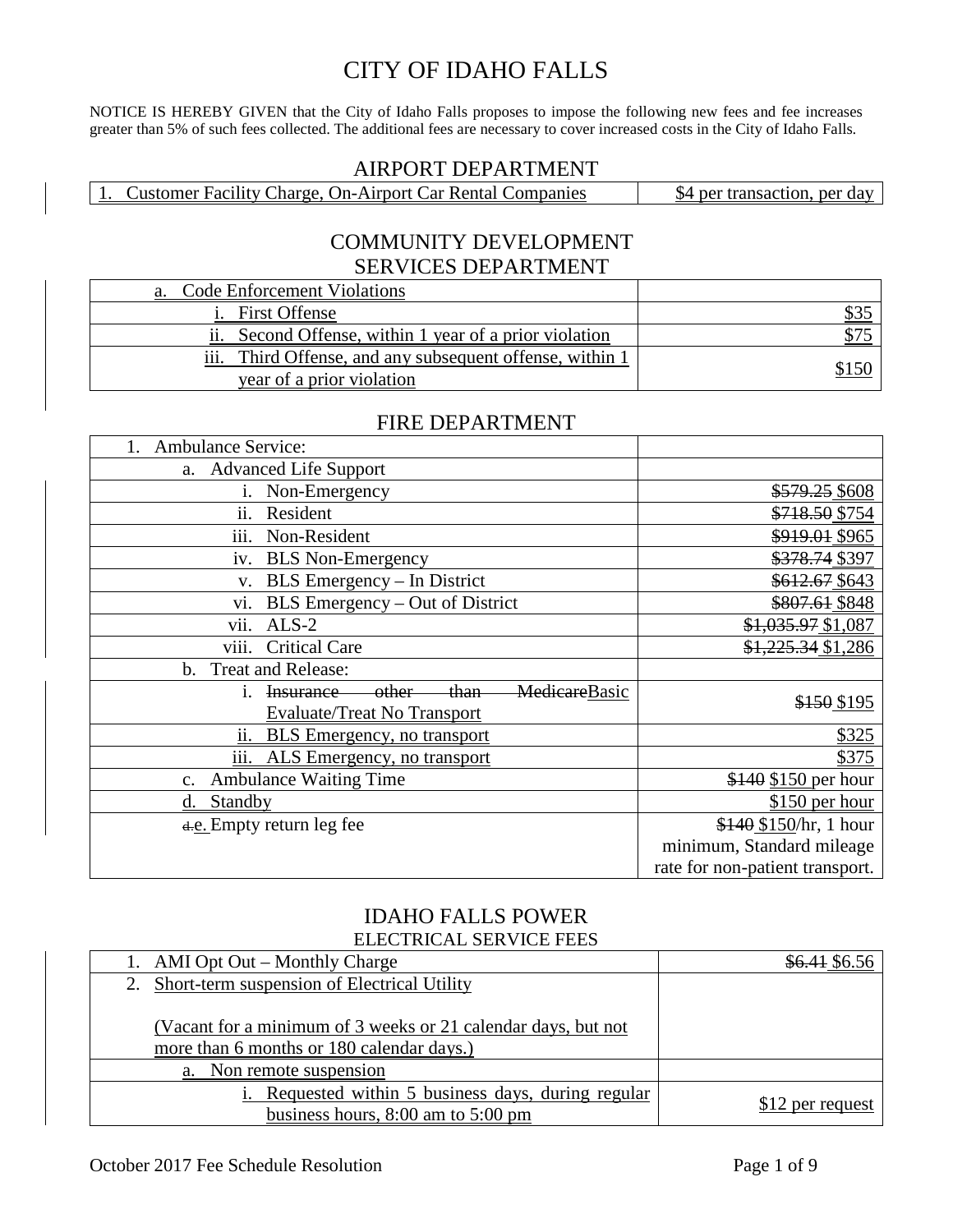| ii. Requested without 5 business days' notice, or after                    |                            |
|----------------------------------------------------------------------------|----------------------------|
| business hours                                                             | \$24 per request           |
| Remote suspension<br>b.                                                    | No Charge                  |
| Line Extension for Single Family Home (per lot)<br>3.                      | \$1,100 \$1,500            |
| Commercial Rate - Base Energy Charge<br>4.                                 | \$0.0350 \$0.039 per KWH   |
| 5.<br>Commercial Rate – Power Cost Adjustment                              | \$0 (\$0.002) per KWH      |
| 6. Commercial Rate - Demand Charge                                         | \$7.25 \$8 per KW for all  |
|                                                                            | KW, with a minimum         |
|                                                                            | demand charge of \$26 per  |
|                                                                            | month                      |
| Net Metering Commercial Rate - Base Energy Charge<br>7.                    | \$0.0350 \$0.039 per KWH   |
| Net Metering Commercial Rate - Power Cost Adjustment<br>8.                 | $$0 (0.002)$ per KWH       |
| Net Metering Commercial Rate - Demand Charge<br>9.                         | \$7.25 \$8 per KW for all  |
|                                                                            | KW, with a minimum         |
|                                                                            | demand charge of \$26 a    |
|                                                                            | month                      |
| 10. Small Industrial Rate - Energy Charge                                  | \$0.0340 \$0.039 per KWH   |
| 11. Small Industrial Rate - Power Cost Adjustment                          | $$0 (0.002)$ per KWH       |
| 12. Small Industrial Rate - Demand Charge                                  | \$7 \$7.25 per KW for all  |
|                                                                            | KW, but if less than 2,000 |
|                                                                            | KW a minimum demand        |
|                                                                            | charge of \$14,000 \$1,500 |
|                                                                            | per month                  |
| 13. Large Industrial Rate - Energy Charge                                  | \$0.0340 \$0.039 per KWH   |
| 14. Large Industrial Rate - Power Cost Adjustment                          | \$0 (\$0.002) per KWH      |
| 15. Large Single Load Rate Economic Development Rate (> MW)                | <b>Negotiated Rate</b>     |
| 16. Residential Energy - Base Energy Charges                               | \$0.0578 \$0.0625 per KWH  |
| 17. Residential Transfer Customers                                         |                            |
| (added to the residential base Energy Charge through the term of the       | \$0.03                     |
| resident's service agreement with IFP, following Rocky Mountain            |                            |
| Power Agreement to transfer customer to IFP)                               |                            |
| 17.18.<br><b>Residential Energy – Monthly Service Charge</b>               | \$16 \$18                  |
| 18.19.<br>Residential – Power Cost Adjustment                              | $60(0.002)$ per KWH        |
| Net Metering Residential Rate - Monthly Charge<br>19.20.                   | \$16 \$18                  |
| Net Metering Residential Rate – Base Energy Charge<br>$20 - 21$ .          | \$0.0578 \$0.0625 per KWH  |
| Net Metering - Power Cost Adjustment<br>$21-22$ .                          | \$0(\$0.002)               |
| 23. EV Charging Station                                                    | \$20 per month             |
| Temporary or Construction Electric Service - Base Energy<br><u>22.</u> 24. | $$0.0578(0.0625)$ per      |
| Charge                                                                     | <b>KWH</b>                 |
| Temporary or Construction Electric Service – Monthly<br>23.25.             | \$16 \$25                  |
| Service Charge                                                             |                            |

## LIBRARY

| Overdue Fine                           | $$0.25$ \$0.10 per day per item |
|----------------------------------------|---------------------------------|
| 2. DVD or CD cleaning                  | \$2 per cleaning                |
| $\frac{2.3}{2.3}$ . Inter-Library Loan |                                 |

## MUNICIPAL SERVICES DEPARTMENT

1. Day Care Licensing: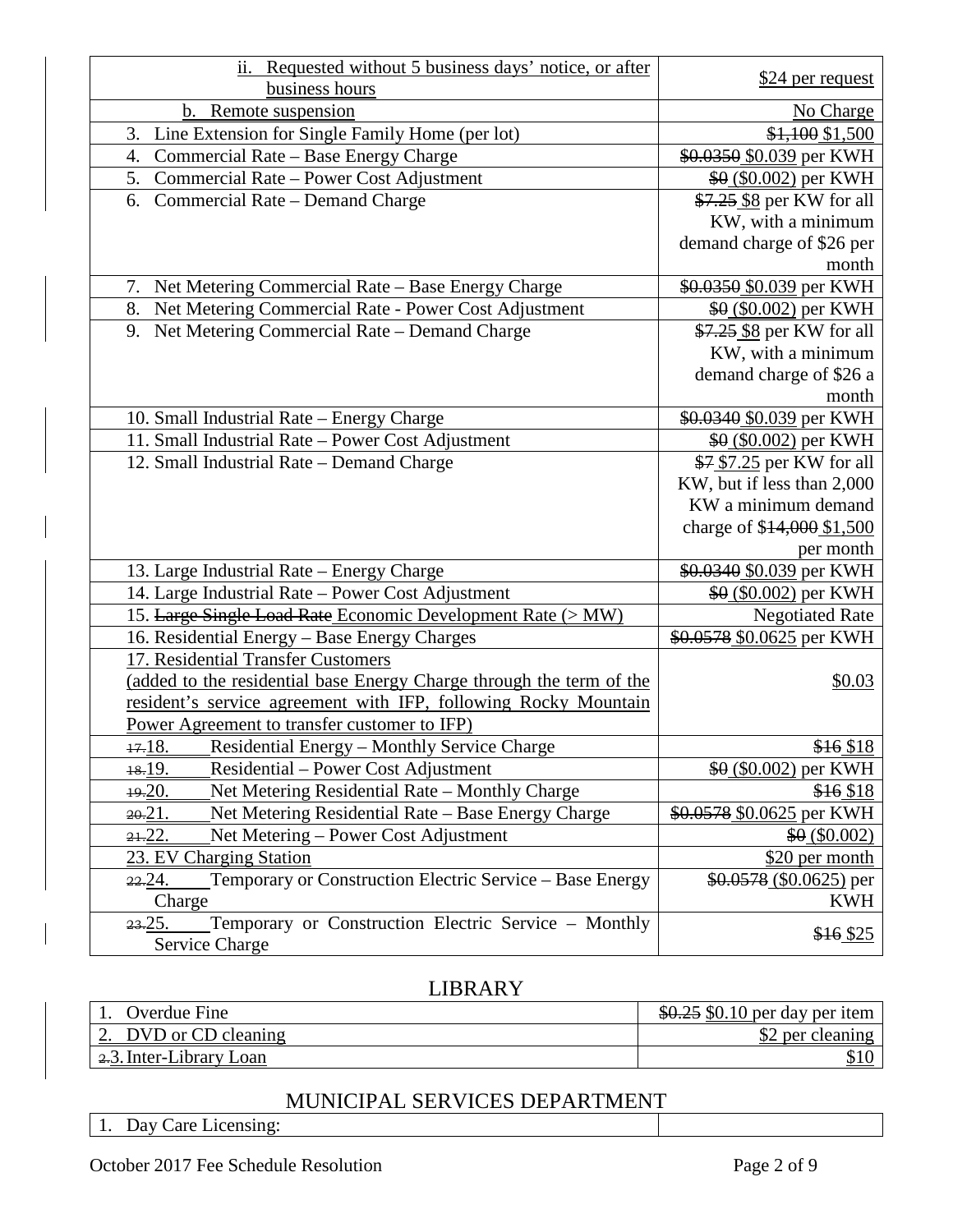| a. Day Care Workers License, Criminal History Registry Check | \$20                              |
|--------------------------------------------------------------|-----------------------------------|
| Civic Auditorium:<br>2.                                      |                                   |
| Commercial:<br>a.                                            |                                   |
| i. Performance Using Touring Performers (Admission)          |                                   |
| 1. Main Performance                                          | Greater of 10% or $$750$<br>\$800 |
| 2. Each Matinee                                              | Greater of 10% or \$300           |
|                                                              | \$400                             |
| ii. Performance Using Area Performers (Admission)            |                                   |
| 1. Main Performance                                          | Greater of 10% or \$500<br>\$600  |
| 2. Each Matinee                                              | Greater of 10% or \$200<br>.\$300 |
| iii.<br>Meetings                                             |                                   |
| 1. Main Session                                              | \$750 \$800                       |
| <b>Each Additional Session</b><br>2.                         | \$300 \$400                       |
| Non-Profit:<br>b.                                            |                                   |
| i. Performance Using Touring Performers (Admission)          |                                   |
| <b>Main Performance</b><br>$1_{\cdot}$                       | Greater of 10% or \$500           |
|                                                              | \$1,500                           |
| 2. Each Matinee                                              | Greater of 10% or \$200           |
|                                                              | \$1,000                           |
| ii. Performance<br>Using<br>Member<br>Performers<br>as       |                                   |
| (Admission)                                                  |                                   |
| 1. Main Performance                                          | \$300 \$400                       |
| 2. Each Matinee                                              | \$175 \$200                       |
| iii. Performance Using Members as Performers<br>(No          |                                   |
| Admission)                                                   |                                   |
| 1. Main Performance                                          | \$175 \$300                       |
| 2. Each Matinee                                              | \$100 \$200                       |
| iv. Meetings for Organizations                               |                                   |
| 1. Main Session                                              | \$300                             |
| <b>Each Additional Session</b><br>2.                         | \$150 \$200                       |
| Art or Band Room<br>V.                                       |                                   |
| Art or Band Room Rental at same time as<br>1.                |                                   |
| renting main Auditorium                                      | \$100                             |
| Art or Band Room Cleaning Fee (each rental)                  | \$25                              |
| Art or Band Room Rental, 1 to 4 hours, without<br>3.         |                                   |
| renting main Auditorium, per hour                            | \$125                             |
| Additional Hour, without use of Auditorium<br>4.             | \$25                              |
| Miscellaneous Auditorium Fees<br>VI.                         |                                   |
| <b>Building Facility Fee</b>                                 | \$100                             |
| <b>Building Rental</b>                                       | \$200                             |
| <b>Additional Hours</b><br>3.                                | \$20                              |
| Head Technicians Fee per hour<br>4.                          | \$25                              |
| <b>Assistant Technician Fee per hour</b><br>5.               | \$20                              |
| 6. Stage Hand Fee per hour                                   | \$15                              |
| Marley Floor Use (per installation)                          | \$60                              |
| <b>Concession Sales</b><br>V11.                              |                                   |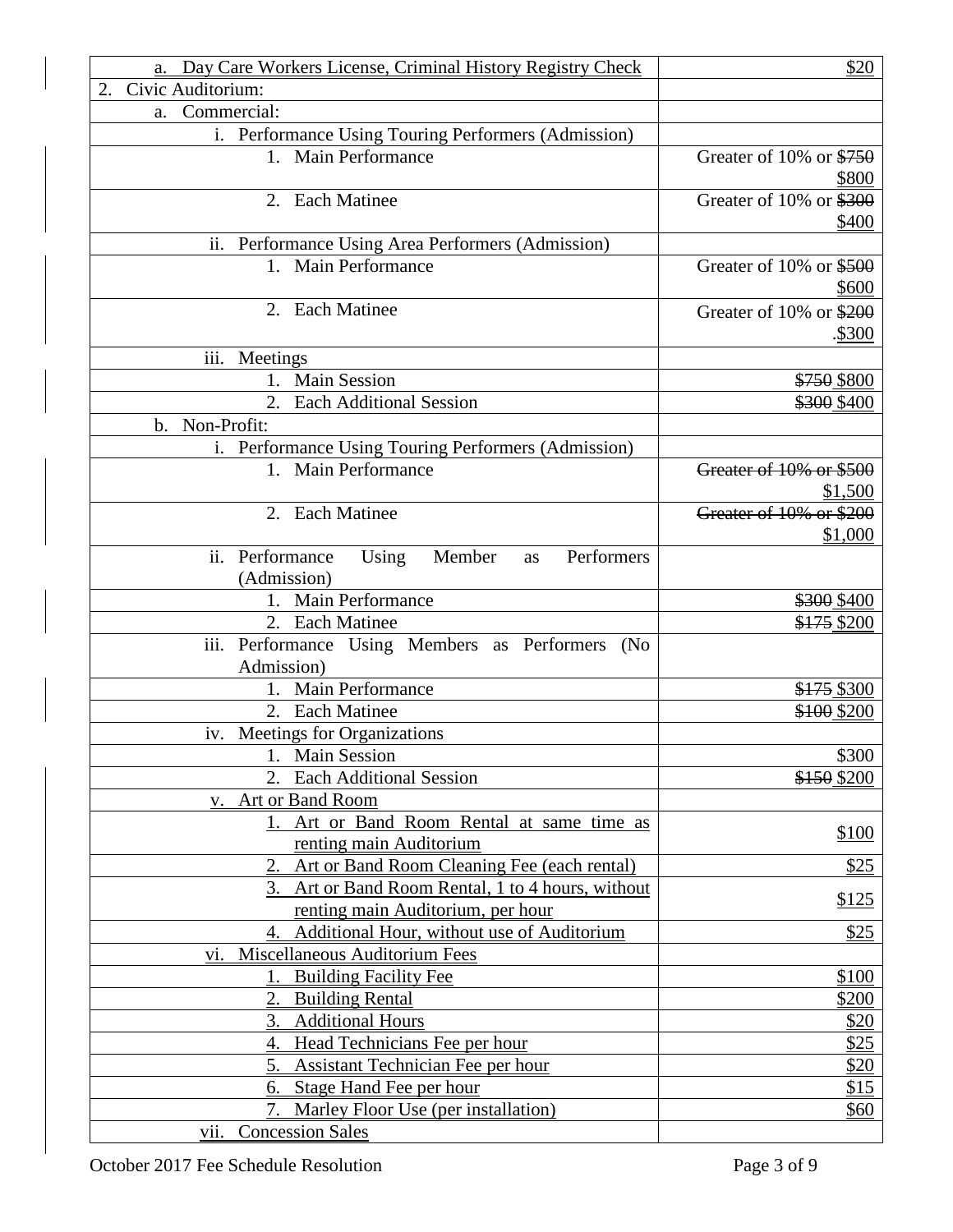| 1. Beer and Wine Sales                                                | 10% of Total Sales |
|-----------------------------------------------------------------------|--------------------|
| The Lessee is entitled to occupy eight (8) consecutive hours prior to |                    |
| performance at no additional charge on the day of performance. Any    |                    |
| additional time will be based on charges in Paragraph IV.             |                    |

# PARKS AND RECREATION

| Cemetery - 2901                                             |                                |
|-------------------------------------------------------------|--------------------------------|
| a. Burial                                                   |                                |
| Saturday/Holiday Burial<br>$\mathbf{i}$ .                   | \$200 300                      |
| After 4:30 p.m. Burial<br>ii.                               | \$200 300                      |
| iii.<br>Opening/Closing Adult/Child                         | \$325 500                      |
| Opening/Closing Infant<br>iv.                               | \$200                          |
| v. Opening/Closing Cremation                                | \$125 250                      |
| Saturday/Late Notice (72 Hours)<br>VI.                      | \$300                          |
| b. Disinterment:                                            |                                |
| i. Disinterment Adult/Child                                 | \$800 \$1,500                  |
| $\overline{ii}$ .<br>Disinterment Infant                    | \$320 420                      |
| iii. Disinterment Cremation                                 | \$125,200                      |
| <b>Burial Spaces:</b><br>$c_{\cdot}$                        |                                |
| i. Adult/Child Up-Right Section                             | \$500 750                      |
| ii. Adult/Child Fielding Flat Section                       | \$400 600                      |
| $\overline{\text{iii}}$ .<br>Infant (Under 1 Year)          | \$200 300                      |
| d. Deed Transfer Fee (\$10 for one \$40 max)                | $$10-20-$40$                   |
| Tautphaus Park Zoo - 2704                                   |                                |
| <b>Rental Fees</b><br>a.                                    |                                |
| Tent (2 Hour Minimum)<br>i.                                 | \$75 85 an hour                |
| $\overline{ii}$ .<br>Tent (Additional Hours)                | \$35 45 an hour                |
| iii. After Hours Fee (2 Hour Minimum)                       | \$150 175 an hour              |
| iv. Animal Interaction (1 Person, 2 Animals, 30             |                                |
| Minutes)                                                    | $$35\,50$                      |
| Costume Character Appearance (1/2 Hour)<br>V.               | \$ <del>35</del> .40           |
| Tent $(10' \times 10')$<br>vi.                              | $$25\,35$                      |
| vii.<br>Tent $(20' X 40')$                                  | \$100 120                      |
| b. Parties and Gatherings:                                  |                                |
| Birthday Package (only 10 a.m. or 2 p.m.)<br>$\mathbf{i}$ . | \$88 90 (\$25 non-refundable   |
|                                                             | deposit)                       |
| ii. Daytime Event                                           | \$147 175 (\$25 non-refundable |
|                                                             | deposit)                       |
| Private Evening Event<br>$\overline{111}$ .                 | \$482_550                      |
| Off Season Birthday Party<br>iv.                            | \$70 120                       |
| Penguin Interaction:<br>c.                                  |                                |
| i. Adult                                                    | \$20 30                        |
| ii.<br>Child (4-12)                                         | $$10\,20$                      |
| d. Volunteer Led Programs:                                  |                                |
| i. Offsite Outreach (40 people or more)                     |                                |
| 1. Within Districts No. 91 and No. 93 (Non-                 |                                |
| Profit)                                                     | \$20 30                        |
| Within Districts No. 91 and No. 93 (Profit)<br>2.           | \$30 40                        |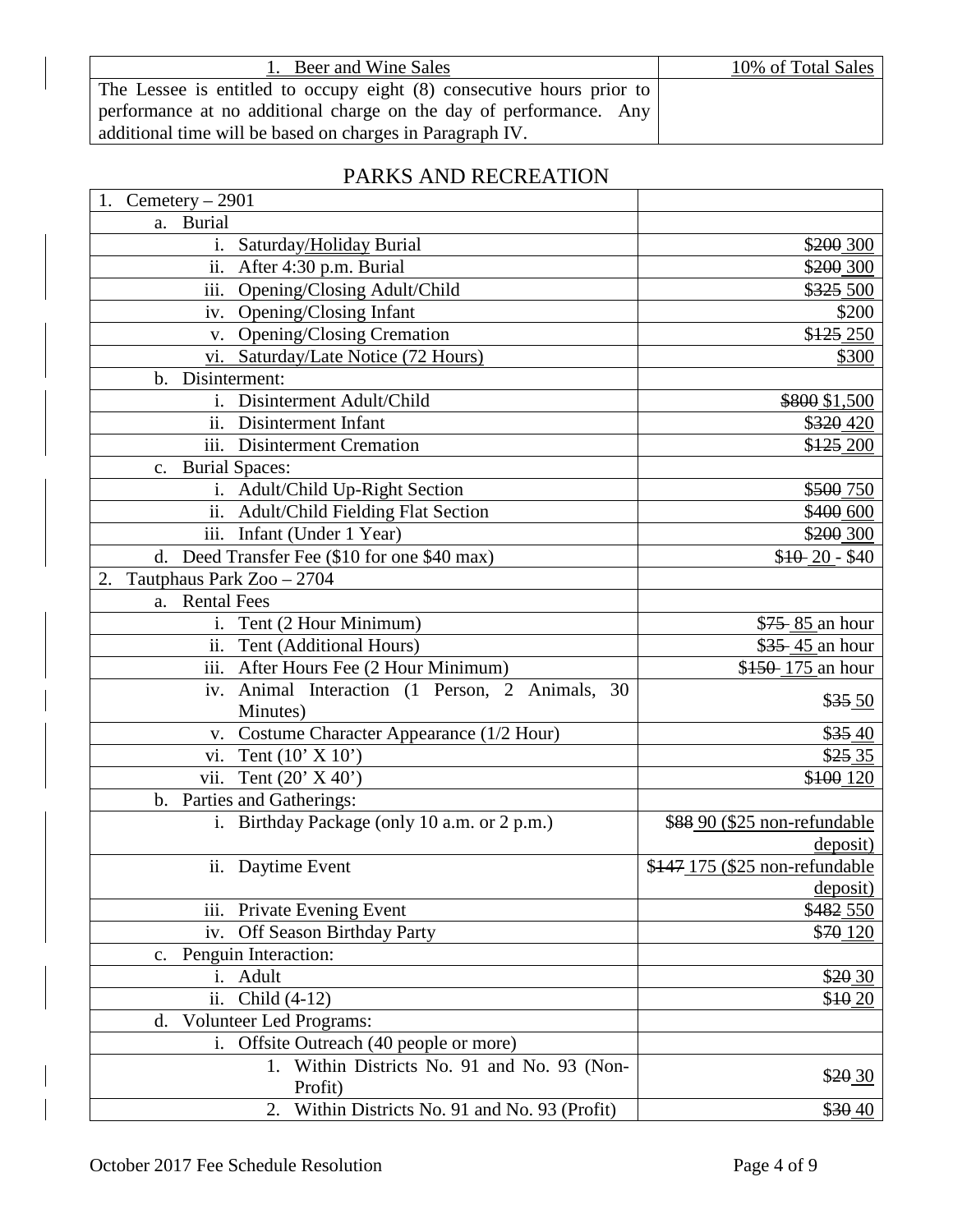| 3. Outside Districts No. 91 and No. 93 (30 Mile                 |                                        |
|-----------------------------------------------------------------|----------------------------------------|
| Radius)                                                         | \$3545                                 |
| 4. Any Group Between 30 and 50 Mile Radius<br>of Zoo            | \$45.55                                |
| 5. Any Second Program on the Same Day as                        | \$20 25                                |
| First                                                           |                                        |
| ii. Assembly Programs $(40 - 100$ People)                       |                                        |
| 1. Within Districts No. 91 and No. 93 (Non-<br>Profit)          | $$65 \underline{75}$                   |
| 2. Within Districts No. 91 and No. 93 (Profit)                  | \$80.90                                |
| 3. Outside Districts No. 91 and No. 93 (50 Mile                 |                                        |
| Radius)                                                         | \$80.90                                |
| 4. Assembly Programs (Over 100 People)                          | \$100 120                              |
| Recreation - 4801, 4802, 4806<br>3.                             |                                        |
| Ice Arena<br>a.                                                 |                                        |
| i. Special Event Admission                                      | \$10                                   |
| b. Recreation Center                                            |                                        |
| i. Special Event Admission                                      | \$10                                   |
| c. Recreation Program Fee                                       | \$50                                   |
| d. Specialized Recreation Program Fee (Excessive Resources      |                                        |
| Used)                                                           | \$150                                  |
| e. T-Ball & Pitching Machine                                    | \$40                                   |
| e.f. Soccer                                                     |                                        |
| i. Soccer Field Use                                             | \$16 20 per game                       |
| Wes Deist Aquatic Center Fees - 4803<br>4.                      |                                        |
|                                                                 |                                        |
| a. Special Event Admission                                      | \$10                                   |
| a.b. Swim Team Fees                                             |                                        |
| i. Rental (for a 4 Hour Session with set up and take            | \$300-500 per team or \$5 per          |
| down) per person, whichever is more                             | person <sup>3</sup>                    |
| c. Swim Meet Use Fee (Per Swimmer)                              | $\frac{$5}{}$                          |
| 5.<br>Golf Course(s) Fees $-6001, 6002, 6003, 6004, 6005, 6006$ |                                        |
| a. Resident Season Pass*                                        |                                        |
| i. First Adult*                                                 | \$628.30 647.15                        |
| ii. Second Adult*                                               | \$507.79 523.02                        |
| iii. First Senior 5-Day*                                        | $\overline{$432.09}$ 445.05            |
| iv. Second Senior 5-Day*                                        | \$388.83 400.05                        |
| v. First Senior 7-Day*                                          | \$540.24 55644                         |
| vi. Second Senior 7-Day*                                        | \$496.98 511.88                        |
| vii. Young Adult Pass*                                          | \$399.64 411.63                        |
| b. Non-Resident Season Passes*                                  |                                        |
| First Adult*<br>i.                                              | \$669.50 689.59                        |
| Second Adult*<br>ii.                                            | \$545.90 562.28                        |
| iii. First Senior 5-Day*                                        | \$426.94 489.61                        |
| Second Senior 5-Day*<br>iv.                                     | \$581.95 439.74                        |
| v. First Senior 7-Day*                                          | \$535.09 599.41                        |
| vi. Second Senior 7 Day*                                        | \$535.09 551.14                        |
| c. Resident Punch Passes                                        |                                        |
| i. Punch 10-9 Hole<br>ii. Punch 10-18 Hole                      | \$143.84 \$148.16<br>\$211.50 \$217.85 |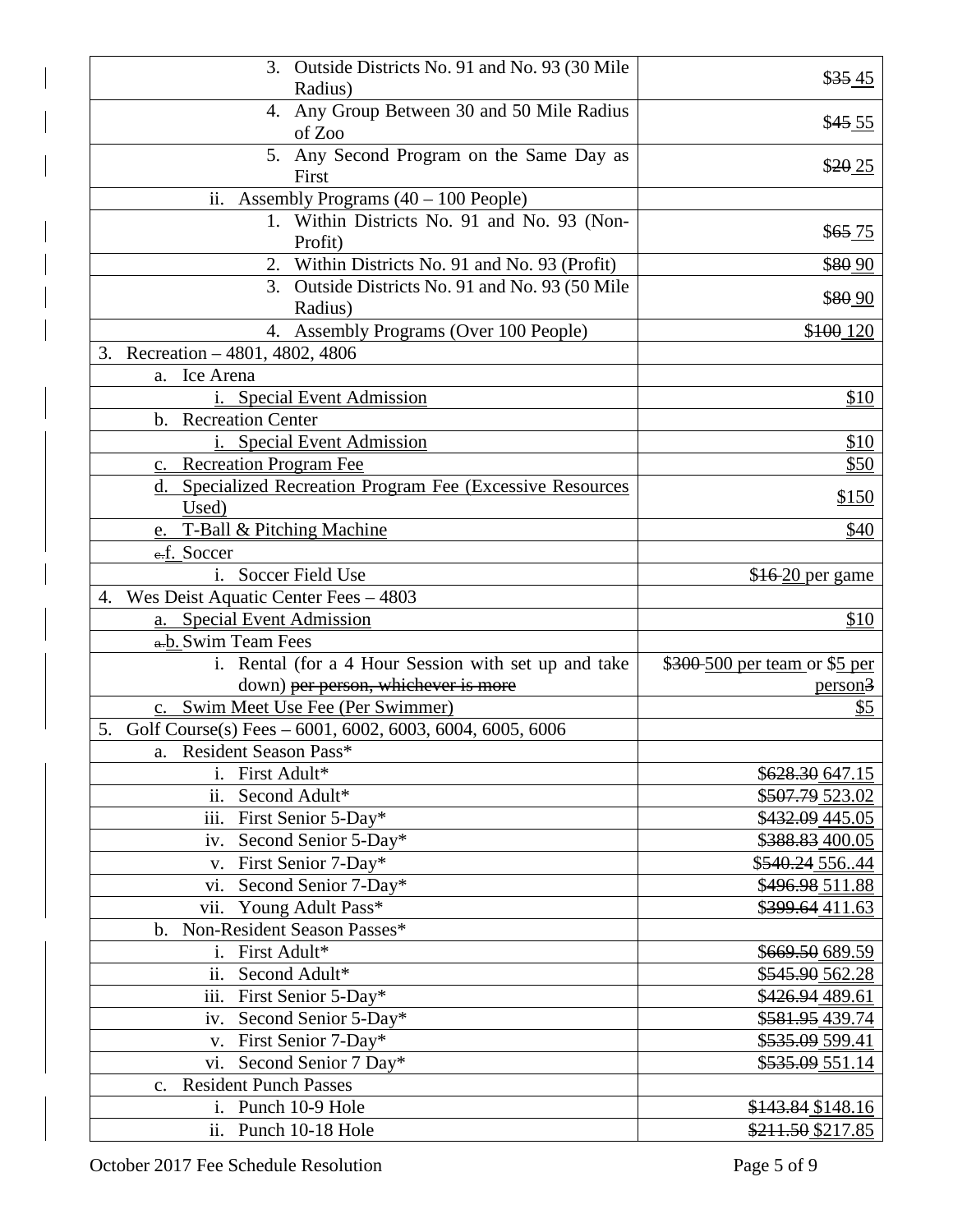| iii.<br>Punch 20-9 Hole                           | \$272\$3280.16      |
|---------------------------------------------------|---------------------|
| iv. Punch 20-18 Hole                              | \$399.50 \$411.49   |
| d. Non-Resident Punch Passes                      |                     |
| i. Punch 10-9 Hole                                | \$171 \$176.13      |
| Punch 10-18 Hole<br>11.                           | \$238.50 \$245.66   |
| Punch 20-9 Hole<br>111.                           | \$323 332.69        |
| iv. Punch 20-18 Hole                              | \$450.50 \$464.02   |
| Medical Cart Usage Fee Yearly<br>e.               | \$199.94 229.94     |
| <b>Golf Cart Rentals</b><br>f.                    |                     |
| Golf Cart Per Rider 9 Holes<br>1.                 | \$7.50              |
| Golf Cart Per Rider 18 Holes<br>$\overline{11}$ . | $$14_15$            |
| iii.<br>Private Cart Trail Fee per Rider 9 Holes  | \$7.50              |
| iv. Private Cart Trail Fee per Rider 18 Holes     | \$1415              |
| 11 Cart Punch Pass<br>V.                          | \$69.38 74.38       |
| 22 Cart Punch Pass<br>VI.                         | \$133.60 143.60     |
| Single Rider Cart Pass Annual<br>g.               | \$918.38 948.38     |
| Two Rider (Family) Cart Pass Annual<br>h.         | \$1,160.56 1,220.56 |

## POLICE DEPARTMENT

| 1. On-Duty, Uniformed Extra-Duty Service        | <b>Actual Cost</b> |
|-------------------------------------------------|--------------------|
| 2. City Code Violations                         |                    |
| a. Infraction fine, unless otherwise specified  | <u>\$300</u>       |
| b. Misdemeanor fine, unless otherwise specified |                    |

#### PUBLIC WORKS DEPARTMENT SANITATION DIVISION SERVICE FEES

| SANITATION DIVISION SENVICE FEES                             |                 |
|--------------------------------------------------------------|-----------------|
| Monthly Commercial and Industrial Charges:                   |                 |
| a. $1\frac{1}{2}$ C. Y. Container:                           |                 |
| <b>Base Charge</b><br>i.                                     | \$30.66\$30.70  |
| ii. Per Weekly Pickup                                        | \$10.08\$10.10  |
| b. 3 C. Y. Container:                                        |                 |
| i.<br><b>Base Charge</b>                                     | \$35.81\$35.80  |
| ii. Per Weekly Pickup                                        | \$13.86 \$13.90 |
| c. 4 C. Y. Container:                                        |                 |
| i.<br><b>Base Charge</b>                                     | \$38.43 \$38.45 |
| ii. Per Weekly Pickup                                        | \$17.64 \$17.65 |
| d. Large Uncompacted Container:                              |                 |
| County Disposal Fee, Per Load                                | \$25            |
| 2. Curbside Recycling                                        |                 |
| Cart Pickup once every two weeks (Monthly fee)               | \$10            |
| <b>Short Term Suspension</b><br>3.                           |                 |
| Vacant for a minimum of 3 weeks or 21 calendar days, but not |                 |
| more than 6 months or 180 calendar days.                     |                 |
| Container must remain on property and not be serviced        |                 |
| a. Requested within 5 business days, during regular business | No Charge       |
| hours, $8:00$ am to $5:00$ pm                                |                 |
| b. Requested without 5 business days' notice, or after       | No Charge       |
| business hours                                               |                 |

STREET DIVISION FEES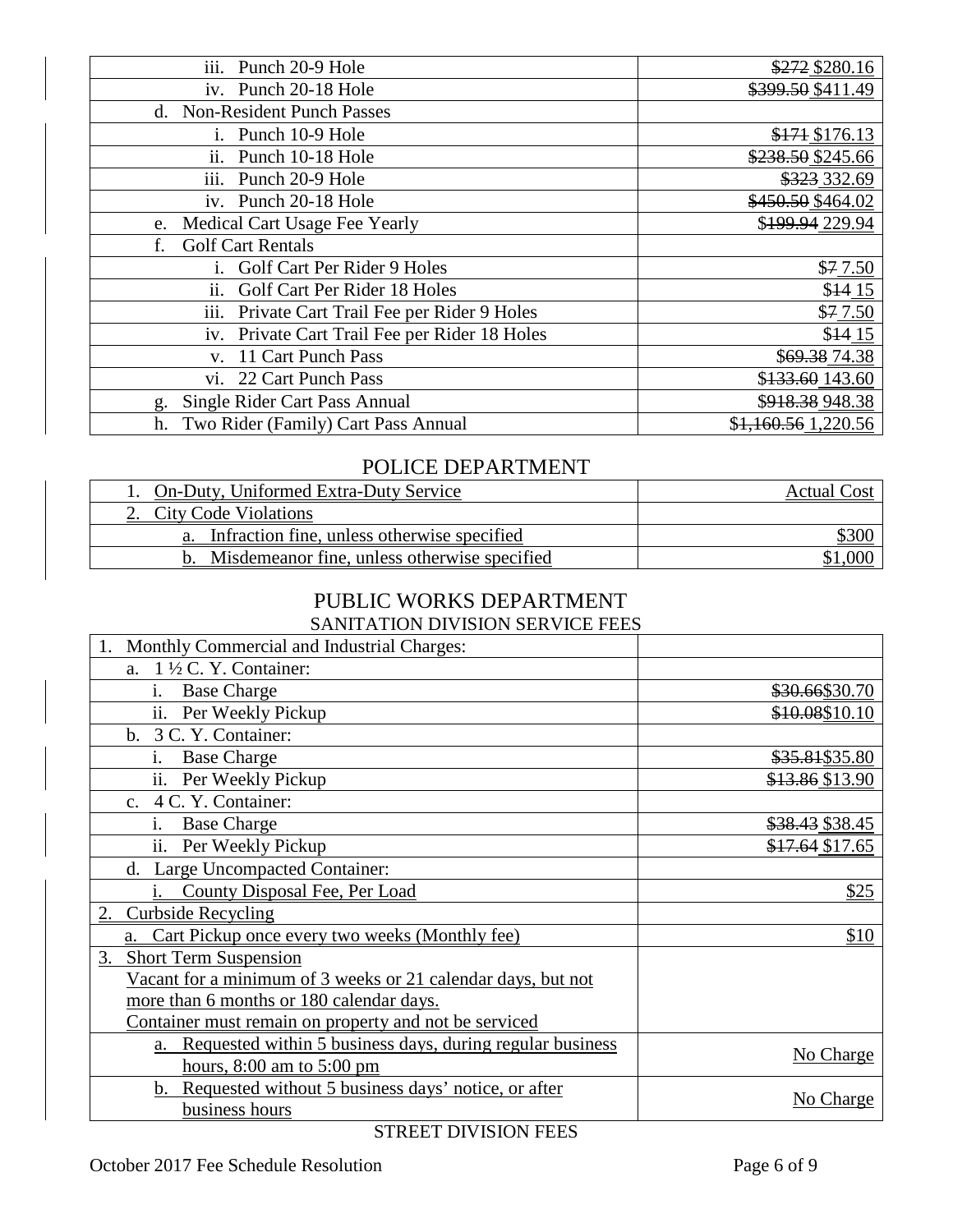| Street Variable Message Board Rental (per hour, 8 hour minimum |     |
|----------------------------------------------------------------|-----|
| charge <sup>-</sup>                                            | DZ. |

#### WASTEWATER DIVISION SERVICE FEES

| 1. | <b>Wastewater Service Connection Fees:</b>                               |                              |
|----|--------------------------------------------------------------------------|------------------------------|
|    | Single Family Dwelling Wastewater Fee, per sewer service<br>a.           | $$1,023$ \$1,074.15          |
|    | connection                                                               |                              |
|    | Mobile Home Courts or Mobile Home Subdivision Fee, per mobile<br>$h_{-}$ | \$1,023\$1,074.15            |
|    | home space                                                               |                              |
|    | Motel, Hotels, Boarding Houses, Travel Courts Fee:<br>$\mathbf{c}$ .     |                              |
|    | i. Per Sewer Service Connection                                          | \$1,0231,074.15              |
|    | ii. Plus per room or trailer space used independently for human          | \$60\$63                     |
|    | habitation                                                               |                              |
|    | Apartment Houses, Duplexes, Condominiums and similar Living<br>d.        |                              |
|    | <b>Units Connection Fee:</b>                                             |                              |
|    | i. Per Sewer Service Connection                                          | $$1,074.15$ $$1,023$         |
|    | ii. Plus per living unit in excess of 1 unit                             | \$359.10 \$342               |
|    | <b>Commercial Buildings Connection Fee:</b><br>e.                        |                              |
|    | Per Sewer Service Connection<br>$i$ .                                    | $$1,074.15$ \$1,023          |
|    | ii. Plus per plumbing fixture in excess of 4 fixtures                    | \$35.90 \$34.20              |
| 2. | Sewer Main Connection Charge, per front foot of property owned upon      | $$23.10$ \$22                |
|    | street or public right-of-way within which a sewer main is located       |                              |
| 3. | Monthly Non-metered Residential Wastewater Rates:                        |                              |
|    | Single Family Dwellings, including condominium units and<br>a.           |                              |
|    | mobile homes (excluding separate apartment units within such             | \$22.80 \$21.70              |
|    | dwelling), per dwelling or unit                                          |                              |
|    | b. Duplex, per dwelling or unit                                          | \$22.80 \$21.70              |
|    | c. Apartment Unit (tenant pays bill), per unit                           | \$17.10 \$16.30              |
| 4. | Monthly Non-metered Commercial Wastewater Rates:                         |                              |
|    | a. Category 1 (Commercial Apartment Buildings where landlord             | \$17.10 <del>\$16.30</del>   |
|    | pays bill) per apartment unit                                            |                              |
|    | b. Category 2 (Bar, Church, Gym, Office Space, Retail, Salon, Shop,      | \$22.80 <del>\$21.70</del>   |
|    | Warehouse), per business                                                 |                              |
|    | c. Category 3 (Big Box Retail, Car Sales, Convenience Store, Day         | \$41.40\$39.40               |
|    | Care, Fast Food, Medical Office), per business                           |                              |
|    | d. Category 4 (Hall, Restaurant), per business                           | \$60.50\$57.60               |
|    | e. Category 5 (Grocery Store, Hotel or Rest Home with 20 rooms or        | \$112.90 <del>\$107.50</del> |
|    | less), per business                                                      |                              |
|    | Category 6 (Hotel or Rest Home with more than 20 rooms), per<br>f.       | \$654.95\$623.75             |
|    | business                                                                 |                              |
| 5. | Monthly Non-metered School Wastewater Rates:                             |                              |
|    | Elementary Schools, per 50 students or fraction thereof<br>a.            | \$9 \$9.45                   |
|    | b. Junior High Schools, High Schools, Colleges, and Universities, per    | \$11.45 \$12.05              |
|    | 50 students or fraction thereof                                          |                              |
| 6. | <b>Industrial Rates for Certain Users:</b>                               |                              |
|    | a. Ingredion Incorporated:                                               |                              |
|    | i. Flow                                                                  | \$0.6080 0.6849-per 1,000    |
|    |                                                                          | Gallons                      |
|    | ii. BOD                                                                  | \$0.5308 0.5772 per Pound    |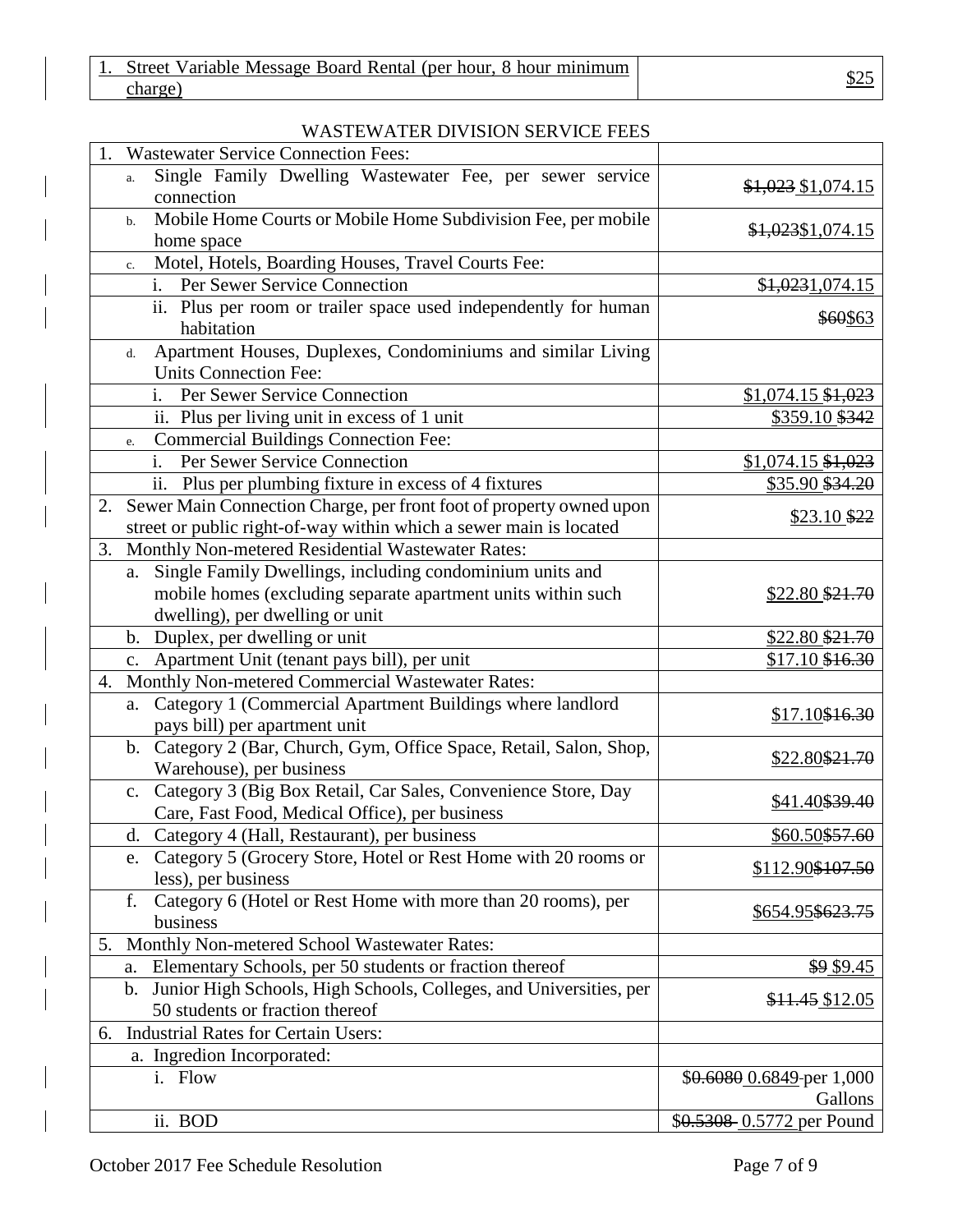| iii. TSS                                                      | \$0.3570 0.3795 per Pound |
|---------------------------------------------------------------|---------------------------|
| b. Busch Agricultural Resources:                              |                           |
| i. Flow                                                       | \$0.4280 0.4808 per 1,000 |
|                                                               | Gallons                   |
| ii. BOD                                                       | \$0.5308 0.5633 per Pound |
| iii. TSS                                                      | \$0.3570 0.3710 Per Pound |
| 7. County and City Rates:                                     |                           |
| a. City of Ammon                                              | $$2.04$2.59$ per 1,000    |
|                                                               | Gallons                   |
| a.b. Iona Bonneville Sewer District                           | $$2.04$ \$2.59 per 1,000  |
|                                                               | Gallons                   |
| b.c. City of Ucon                                             | $$1.56 $1.90$ per 1,000   |
|                                                               | Gallons                   |
| Septic Haulers Annual License:<br>8.                          | \$100\$105                |
| Septic Hauler Dumping fees (based on truck tank capacity, not | \$43.30                   |
| quantity hauled)                                              | \$41.25                   |
| a. $0 \geq 500$ Gallons                                       |                           |
| $501 \ge 1000$ Gallons<br>$\mathbf{b}$ .                      | \$86.60 \$82.50           |
| $1001 \ge 1500$ Gallons<br>$\mathbf{c}$ .                     | \$129.90 \$123.75         |
| $1501 \geq 2000$ Gallons<br>$\mathbf{d}$ .                    | $$173.20$ \$165           |
| $2001 \geq 2500$ Gallons<br>e.                                | \$216.50 \$206.25         |
| f.<br>$2501 \geq 3000$ Gallons                                | \$259.80 \$247.50         |
| $3001 \geq 3500$ Gallons<br>g.                                | \$303.10 \$288.75         |
| $3501 > 4000$ Gallons<br>h.                                   | \$346.40 \$330            |
| i.<br>$4001 \ge 4500$ Gallons                                 | \$389.70 \$371.25         |
| $4501 \geq 5000$ Gallons                                      | \$433 \$412.50            |
|                                                               |                           |
| $5001 \geq 5500$ Gallons<br>k.<br>$5501 \geq 6000$ Gallons    | \$476.30 \$453.75         |

#### WATER DIVISION SERVICE FEES

| <b>Water Service Connection Fees:</b>                               |                            |
|---------------------------------------------------------------------|----------------------------|
| a. 1" Service Connection                                            | $$1,575$ \$1,312           |
| b. 1.5" Service Connection                                          | \$3,545 \$2,624            |
| c. 2" Service Connection                                            | \$6,300 \$5,248            |
| d. 3" Service Connection                                            | \$14,175                   |
| d.e. 4" Service Connection                                          | \$25,200 \$20,992          |
| e.f. 6" Service Connection                                          | \$56,700 \$47,232          |
| f.g. 8" Service Connection                                          | \$100,800 \$82,656         |
| 2. Short Term Suspension                                            |                            |
| (Vacant for a minimum of 3 weeks or 21 calendar days, but not       |                            |
| more than 6 months or 180 calendar days.)                           |                            |
| a. Requested within 5 business days, during regular business        | \$10 per request           |
| hours, $8:00$ am to $5:00$ pm                                       |                            |
| b. Requested without 5 business days' notice, or after business     | \$20 per request           |
| hours                                                               |                            |
| 2.3. Water Main Connection Charge, per front foot of property owned |                            |
| upon street or public right-of-way within which a water main is     | <del>\$36.75</del> \$38.60 |
| located                                                             |                            |
| 3.4. Monthly Non-metered Residential Water Rates:                   |                            |